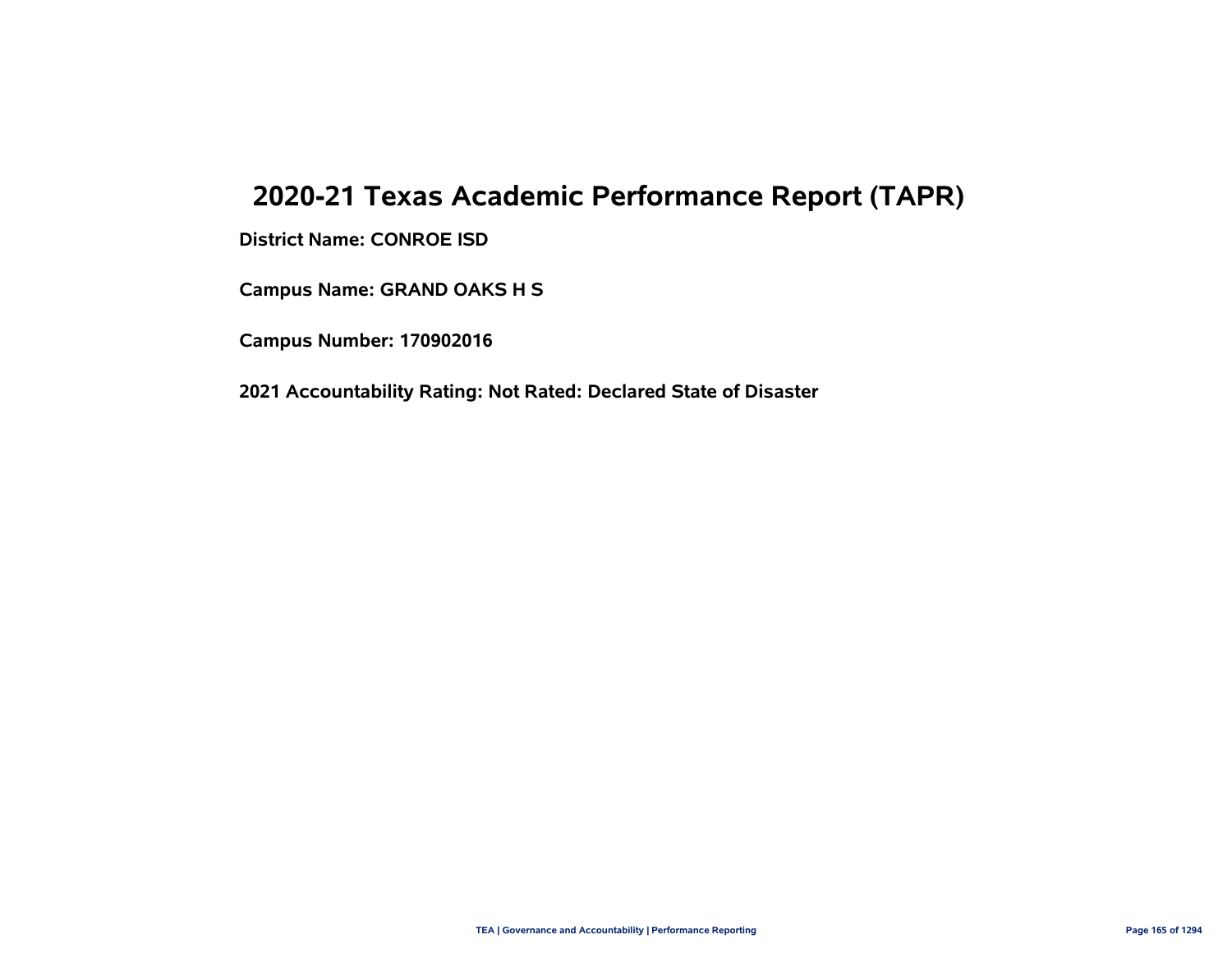**This page is intentionally blank.**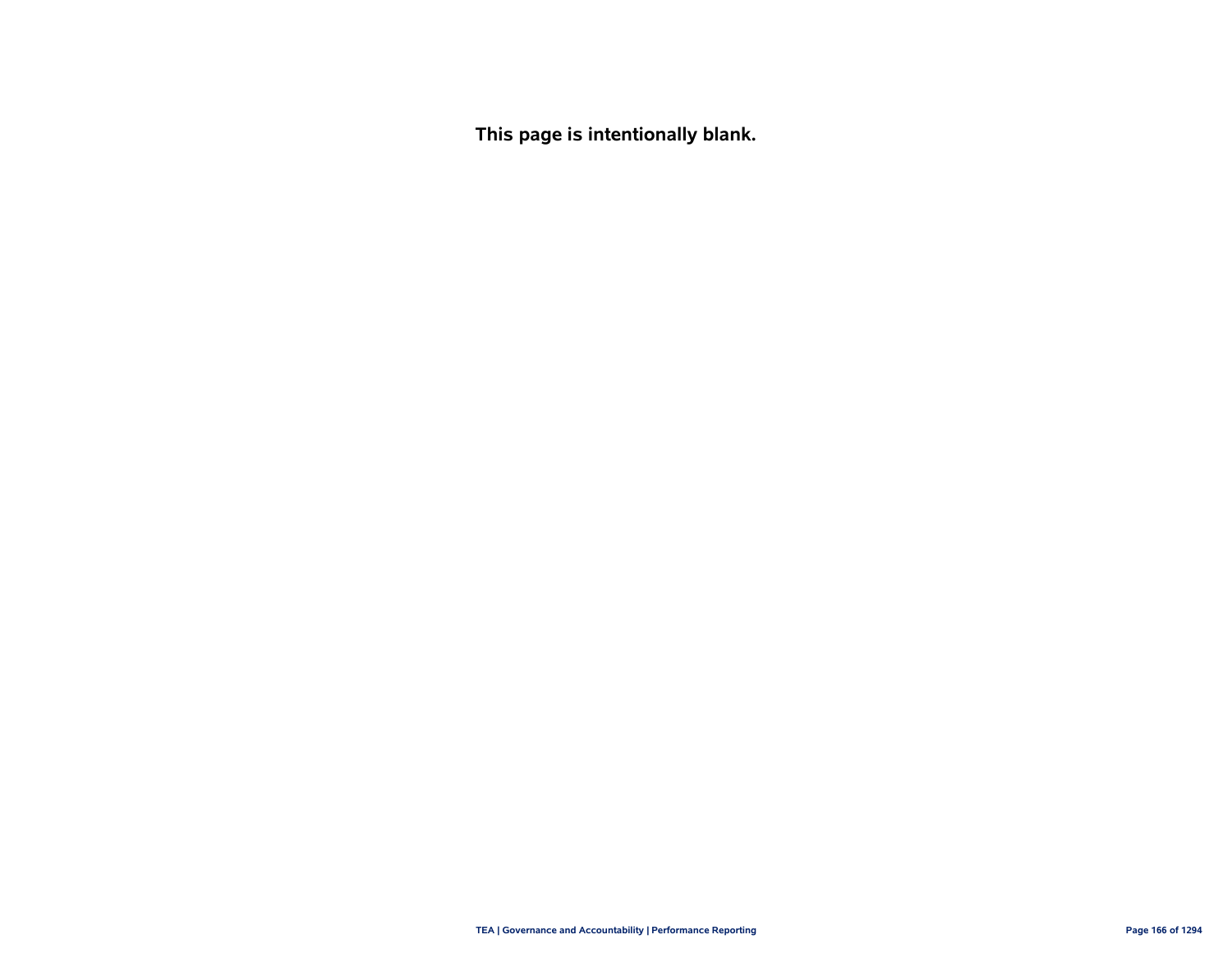# Texas Education Agency **2020-21 STAAR Performance (TAPR) GRAND OAKS H S (170902016) - CONROE ISD - MONTGOMERY COUNTY**

Due to the cancellation of spring 2020 STAAR, 2021 and 2019 STAAR data are shown.

|                                       |                       |     |     |     |                |     |     |                                                                         |        |                | Two         |                |        |                                  | Non-  |      | EB/EL<br>(Current                                                                                                                |
|---------------------------------------|-----------------------|-----|-----|-----|----------------|-----|-----|-------------------------------------------------------------------------|--------|----------------|-------------|----------------|--------|----------------------------------|-------|------|----------------------------------------------------------------------------------------------------------------------------------|
|                                       |                       |     |     |     |                |     |     |                                                                         |        |                | or          | <b>Special</b> |        | <b>Special Continu- Continu-</b> |       |      | $\alpha$                                                                                                                         |
|                                       | <b>School</b><br>Year |     |     |     | <b>African</b> |     |     | <b>American</b>                                                         |        | <b>Pacific</b> | <b>More</b> | Ed             | Ed     | ously                            | ously | Econ | State District Campus American Hispanic White Indian Asian Islander Races (Current) (Former) Enrolled Enrolled Disady Monitored) |
|                                       |                       |     |     |     |                |     |     | STAAR Performance Rates by Tested Grade, Subject, and Performance Level |        |                |             |                |        |                                  |       |      |                                                                                                                                  |
| <b>End of Course English I</b>        |                       |     |     |     |                |     |     |                                                                         |        |                |             |                |        |                                  |       |      |                                                                                                                                  |
| At Approaches Grade Level or<br>Above | 2021                  | 67% | 80% | 87% | 83%            | 86% | 88% | $\ast$                                                                  | 89%    | $\ast$         | 86%         | 37%            | 80%    | 88%                              | 83%   | 77%  | 67%                                                                                                                              |
|                                       | 2019                  | 68% | 79% | 87% | 74%            | 85% | 91% | $\ast$                                                                  | 87%    | $\ast$         | 92%         | 36%            | 86%    | 89%                              | 81%   | 71%  | 72%                                                                                                                              |
| At Meets Grade Level or Above         | 2021                  | 50% | 66% | 75% | 65%            | 70% | 81% | $\ast$                                                                  | 84%    | $\ast$         | 74%         | 23%            | 60%    | 77%                              | 70%   | 52%  | 40%                                                                                                                              |
|                                       | 2019                  | 50% | 63% | 75% | 55%            | 72% | 81% |                                                                         | 81%    | $\ast$         | 76%         | 32%            | 86%    | 78%                              | 67%   | 53%  | 59%                                                                                                                              |
| At Masters Grade Level                | 2021                  | 12% | 24% | 32% | 19%            | 27% | 38% |                                                                         | 45%    | $\ast$         | 26%         | 12%            | 10%    | 34%                              | 26%   | 14%  | 17%                                                                                                                              |
|                                       | 2019                  | 11% | 20% | 21% | 9%             | 13% | 27% | $\ast$                                                                  | 39%    | $\ast$         | 12%         | 6%             | 0%     | 24%                              | 13%   | 7%   | 6%                                                                                                                               |
| <b>End of Course English II</b>       |                       |     |     |     |                |     |     |                                                                         |        |                |             |                |        |                                  |       |      |                                                                                                                                  |
| At Approaches Grade Level or<br>Above | 2021                  | 71% | 81% | 89% | 77%            | 91% | 91% | $\ast$                                                                  | 95%    | $\ast$         | 89%         | 35%            | 91%    | 91%                              | 84%   | 78%  | 78%                                                                                                                              |
|                                       | 2019                  | 68% | 78% | 88% | 83%            | 88% | 88% | $\ast$                                                                  | 96%    | $\ast$         | 88%         | 21%            | $\ast$ | 90%                              | 83%   | 77%  | 50%                                                                                                                              |
| At Meets Grade Level or Above         | 2021                  | 57% | 70% | 79% | 64%            | 79% | 82% |                                                                         | 95%    | $\ast$         | 79%         | 19%            | 82%    | 83%                              | 70%   | 59%  | 56%                                                                                                                              |
|                                       | 2019                  | 49% | 61% | 75% | 65%            | 68% | 79% |                                                                         | 88%    | $\ast$         | 81%         | 17%            | $\ast$ | 79%                              | 64%   | 62%  | 42%                                                                                                                              |
| At Masters Grade Level                | 2021                  | 11% | 19% | 21% | 16%            | 16% | 22% |                                                                         | 51%    | $\ast$         | 26%         | $0\%$          | 0%     | 22%                              | 19%   | 7%   | 11%                                                                                                                              |
|                                       | 2019                  | 8%  | 12% | 14% | 6%             | 11% | 16% |                                                                         | 20%    | $\ast$         | 31%         | 4%             | $\ast$ | 15%                              | 12%   | 7%   | 0%                                                                                                                               |
| <b>End of Course Algebra I</b>        |                       |     |     |     |                |     |     |                                                                         |        |                |             |                |        |                                  |       |      |                                                                                                                                  |
| At Approaches Grade Level or<br>Above | 2021                  | 73% | 85% | 85% | 80%            | 84% | 89% | $\ast$                                                                  | 79%    |                | 75%         | 62%            | 71%    | 85%                              | 84%   | 77%  | 88%                                                                                                                              |
|                                       | 2019                  | 85% | 88% | 85% | 73%            | 84% | 89% |                                                                         | * 100% | $\ast$         | 81%         | 42%            | 100%   | 87%                              | 82%   | 70%  | 72%                                                                                                                              |
| At Meets Grade Level or Above         | 2021                  | 41% | 59% | 53% | 44%            | 54% | 56% |                                                                         | 71%    |                | 55%         | 35%            | 43%    | 54%                              | 53%   | 39%  | 45%                                                                                                                              |
|                                       | 2019                  | 61% | 68% | 59% | 51%            | 54% | 61% | $\ast$                                                                  | 86%    | $\ast$         | 75%         | 27%            | 67%    | 62%                              | 51%   | 39%  | 48%                                                                                                                              |
| At Masters Grade Level                | 2021                  | 23% | 40% | 28% | 24%            | 30% | 26% |                                                                         | 50%    |                | 35%         | 12%            | 14%    | 27%                              | 30%   | 20%  | 33%                                                                                                                              |
|                                       | 2019                  | 37% | 48% | 32% | 23%            | 29% | 36% | $\ast$                                                                  | 50%    | $\ast$         | 38%         | 2%             | 33%    | 35%                              | 25%   | 15%  | 17%                                                                                                                              |
| <b>End of Course Biology</b>          |                       |     |     |     |                |     |     |                                                                         |        |                |             |                |        |                                  |       |      |                                                                                                                                  |
| At Approaches Grade Level or<br>Above | 2021                  | 82% | 92% | 97% | 97%            | 97% | 97% | $\ast$                                                                  | 97%    | $\ast$         | 94%         | 77%            | 90%    | 97%                              | 96%   | 92%  | 93%                                                                                                                              |
|                                       | 2019                  | 88% | 93% | 94% | 86%            | 93% | 97% |                                                                         | * 100% | $\ast$         | 92%         | 68%            | 100%   | 95%                              | 92%   | 85%  | 80%                                                                                                                              |
| At Meets Grade Level or Above         | 2021                  | 55% | 76% | 85% | 77%            | 80% | 89% |                                                                         | 92%    |                | 83%         | 40%            | 70%    | 86%                              | 80%   | 66%  | 63%                                                                                                                              |
|                                       | 2019                  | 62% | 75% | 77% | 64%            | 73% | 82% |                                                                         | 87%    | $\ast$         | 75%         | 28%            | 75%    | 81%                              | 68%   | 57%  | 53%                                                                                                                              |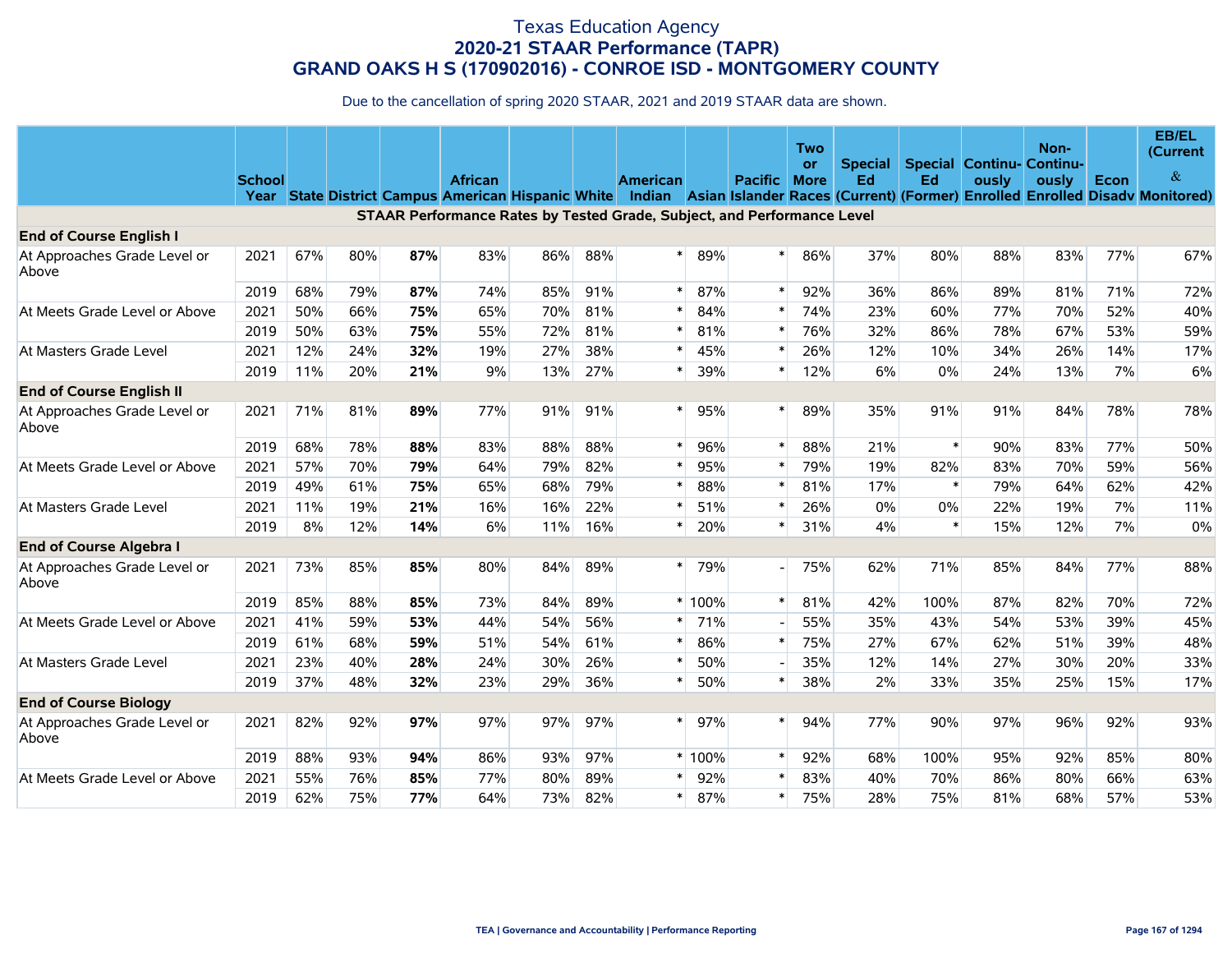# Texas Education Agency **2020-21 STAAR Performance (TAPR) GRAND OAKS H S (170902016) - CONROE ISD - MONTGOMERY COUNTY**

Due to the cancellation of spring 2020 STAAR, 2021 and 2019 STAAR data are shown.

|                                       |               |     |     |     |                                                      |     |          |                 |         |                | Two                      |                 |        |                                           | Non-  |      | EB/EL<br>(Current                                                           |
|---------------------------------------|---------------|-----|-----|-----|------------------------------------------------------|-----|----------|-----------------|---------|----------------|--------------------------|-----------------|--------|-------------------------------------------|-------|------|-----------------------------------------------------------------------------|
|                                       | <b>School</b> |     |     |     | <b>African</b>                                       |     |          | <b>American</b> |         | <b>Pacific</b> | <b>or</b><br><b>More</b> | Special  <br>Ed | Ed     | <b>Special Continu- Continu-</b><br>ously | ously | Econ | $\&$                                                                        |
|                                       | Year          |     |     |     | <b>State District Campus American Hispanic White</b> |     |          | Indian          |         |                |                          |                 |        |                                           |       |      | Asian Islander Races (Current) (Former) Enrolled Enrolled Disady Monitored) |
| At Masters Grade Level                | 2021          | 22% | 40% | 48% | 36%                                                  | 40% | 55%      |                 | 70%     |                | 47%                      | 6%              | 30%    | 51%                                       | 39%   | 28%  | 24%                                                                         |
|                                       | 2019          | 25% | 37% | 35% | 20%                                                  | 28% | 41%      | $\ast$          | 53%     | $\ast$         | 33%                      | $0\%$           | 25%    | 38%                                       | 27%   | 16%  | 13%                                                                         |
| <b>End of Course U.S. History</b>     |               |     |     |     |                                                      |     |          |                 |         |                |                          |                 |        |                                           |       |      |                                                                             |
| At Approaches Grade Level or<br>Above | 2021          | 88% | 94% | 94% | 85%                                                  | 95% | 97%      | $\ast$          | 95%     | $\ast$         | 96%                      | 53%             | $\ast$ | 95%                                       | 91%   | 88%  | 80%                                                                         |
| At Meets Grade Level or Above         | 2021          | 69% | 83% | 82% | 65%                                                  | 79% | 87%      | $\ast$          | 91%     | $\ast$         | 88%                      | 21%             | $\ast$ | 84%                                       | 74%   | 68%  | 53%                                                                         |
| At Masters Grade Level                | 2021          | 43% | 63% | 59% | 41%                                                  | 49% | 69%      | $\ast$          | 68%     | $\ast$         | 72%                      | 6%              | $\ast$ | 62%                                       | 48%   | 44%  | 20%                                                                         |
| <b>SAT/ACT All Subjects</b>           |               |     |     |     |                                                      |     |          |                 |         |                |                          |                 |        |                                           |       |      |                                                                             |
| At Approaches Grade Level or<br>Above | 2021          | 95% | 99% | 98% | 100%                                                 |     | 95% 100% |                 | $-100%$ | $\ast$         | 88%                      | $\ast$          |        | 99%                                       | 94%   | 92%  |                                                                             |
| At Meets Grade Level or Above         | 2021          | 69% | 91% | 92% | 71%                                                  | 95% | 94%      |                 | $-100%$ | $\ast$         | 75%                      | $\ast$          | $\sim$ | 94%                                       | 82%   | 83%  |                                                                             |
| At Masters Grade Level                | 2021          | 14% | 32% | 15% | 29%                                                  | 10% | 14%      |                 | 20%     | $\ast$         | 25%                      | $\ast$          |        | 14%                                       | 18%   | 0%   |                                                                             |
| <b>All Grades All Subjects</b>        |               |     |     |     |                                                      |     |          |                 |         |                |                          |                 |        |                                           |       |      |                                                                             |
| At Approaches Grade Level or<br>Above | 2021          | 67% | 81% | 91% | 85%                                                  | 91% | 93%      | 86%             | 93%     | 75%            | 89%                      | 53%             | 85%    | 92%                                       | 88%   | 82%  | 82%                                                                         |
|                                       | 2019          | 78% | 85% | 89% | 79%                                                  | 88% | 92%      | 100%            | 95%     | 67%            | 89%                      | 45%             | 96%    | 91%                                       | 85%   | 76%  | 72%                                                                         |
| At Meets Grade Level or Above         | 2021          | 41% | 58% | 77% | 65%                                                  | 74% | 82%      | 57%             | 89%     | 67%            | 77%                      | 28%             | 66%    | 80%                                       | 70%   | 58%  | 52%                                                                         |
|                                       | 2019          | 50% | 62% | 72% | 59%                                                  | 67% | 77%      | 86%             | 85%     | 56%            | 77%                      | 27%             | 75%    | 76%                                       | 63%   | 53%  | 52%                                                                         |
| At Masters Grade Level                | 2021          | 18% | 32% | 37% | 27%                                                  | 32% | 41%      | 29%             | 54%     | 8%             | 41%                      | 7%              | 17%    | 39%                                       | 32%   | 22%  | 21%                                                                         |
|                                       | 2019          | 24% | 35% | 26% | 14%                                                  | 20% | 30%      | 57%             | 40%     | 22%            | 27%                      | 3%              | 17%    | 28%                                       | 19%   | 11%  | 11%                                                                         |
| <b>All Grades ELA/Reading</b>         |               |     |     |     |                                                      |     |          |                 |         |                |                          |                 |        |                                           |       |      |                                                                             |
| At Approaches Grade Level or<br>Above | 2021          | 68% | 80% | 88% | 80%                                                  | 88% | 90%      | $\ast$          | 92%     | 100%           | 87%                      | 36%             | 86%    | 90%                                       | 84%   | 77%  | 71%                                                                         |
|                                       | 2019          | 75% | 83% | 87% | 78%                                                  | 86% | 90%      | $\ast$          | 91%     | 80%            | 90%                      | 31%             | 90%    | 90%                                       | 82%   | 74%  | 66%                                                                         |
| At Meets Grade Level or Above         | 2021          | 45% | 59% | 77% | 65%                                                  | 74% | 82%      |                 | 90%     | 80%            | 76%                      | 22%             | 71%    | 80%                                       | 70%   | 55%  | 46%                                                                         |
|                                       | 2019          | 48% | 59% | 75% | 59%                                                  | 71% | 80%      |                 | 84%     | 60%            | 78%                      | 27%             | 80%    | 78%                                       | 66%   | 57%  | 55%                                                                         |
| At Masters Grade Level                | 2021          | 18% | 30% | 27% | 18%                                                  | 23% | 30%      | $\ast$          | 48%     | 20%            | 26%                      | 7%              | 5%     | 28%                                       | 23%   | 11%  | 14%                                                                         |
|                                       | 2019          | 21% | 30% | 18% | 7%                                                   | 12% | 22%      | $\ast$          | 30%     | 20%            | 20%                      | 5%              | 0%     | 20%                                       | 12%   | 7%   | 5%                                                                          |
| <b>All Grades Mathematics</b>         |               |     |     |     |                                                      |     |          |                 |         |                |                          |                 |        |                                           |       |      |                                                                             |
| At Approaches Grade Level or<br>Above | 2021          | 66% | 82% | 88% | 81%                                                  | 85% | 92%      | $\ast$          | 88%     | *              | 79%                      | 64%             | 71%    | 89%                                       | 85%   | 78%  | 88%                                                                         |
|                                       | 2019          | 82% | 88% | 85% | 73%                                                  | 84% | 89%      |                 | * 100%  | $\ast$         | 81%                      | 42%             | 100%   | 87%                                       | 82%   | 70%  | 72%                                                                         |
| At Meets Grade Level or Above         | 2021          | 37% | 58% | 62% | 46%                                                  | 59% | 67%      |                 | 83%     |                | 61%                      | 39%             | 43%    | 64%                                       | 55%   | 42%  | 45%                                                                         |
|                                       | 2019          | 52% | 65% | 59% | 51%                                                  | 54% | 61%      |                 | 86%     |                | 75%                      | 27%             | 67%    | 62%                                       | 51%   | 39%  | 48%                                                                         |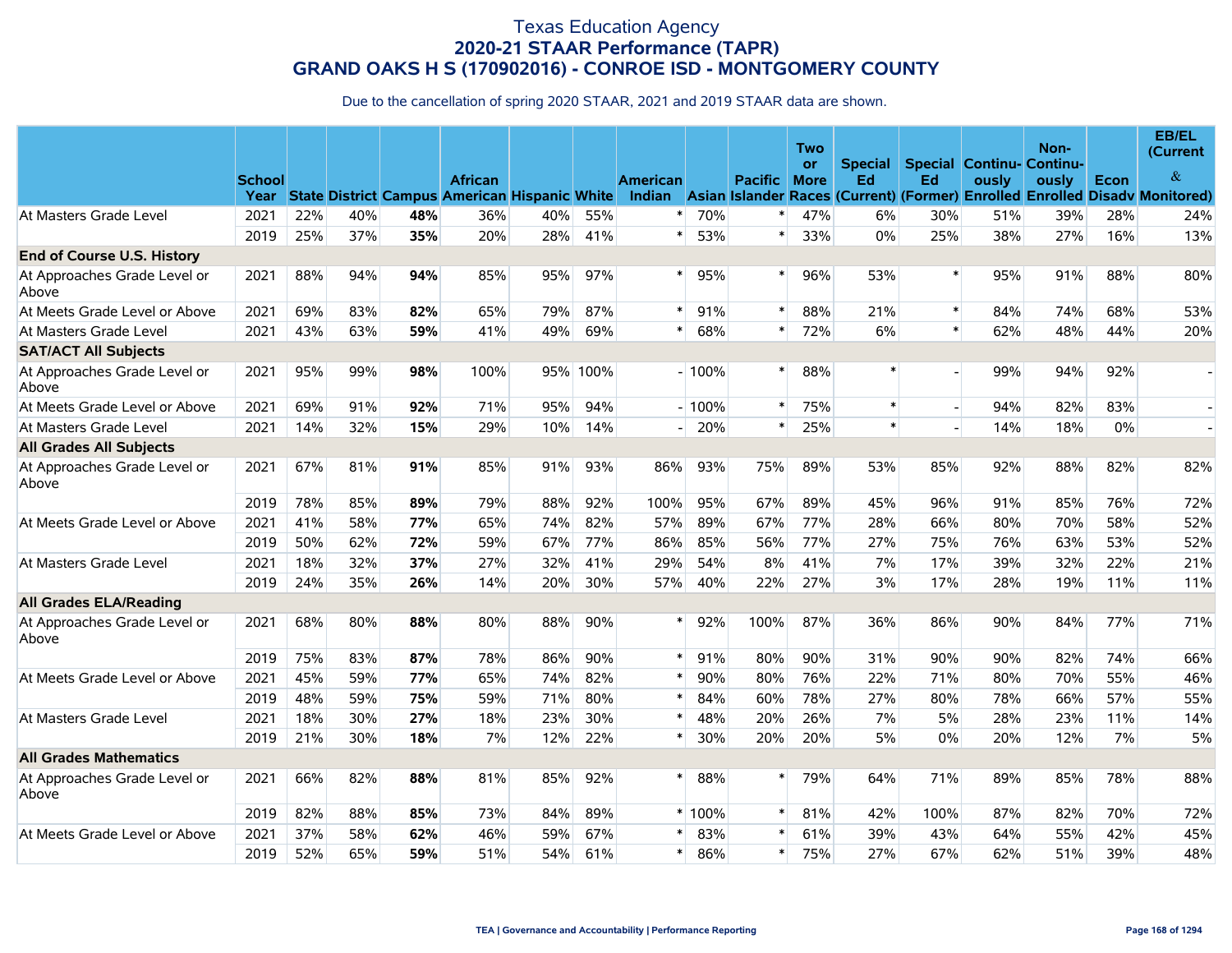# Texas Education Agency **2020-21 STAAR Performance (TAPR) GRAND OAKS H S (170902016) - CONROE ISD - MONTGOMERY COUNTY**

Due to the cancellation of spring 2020 STAAR, 2021 and 2019 STAAR data are shown.

|                                       | <b>School</b><br>Year |     |     |     | <b>African</b><br><b>State District Campus American Hispanic White</b> |     |     | <b>American</b><br><b>Indian</b> |      | <b>Pacific</b> | <b>Two</b><br>or<br><b>More</b> | <b>Special</b><br>Ed | <b>Special</b><br>Ed | Continu-Continu-<br>ously | Non-<br>ously | Econ | <b>EB/EL</b><br>(Current<br>$\alpha$<br>Asian Islander Races (Current) (Former) Enrolled Enrolled Disady Monitored) |
|---------------------------------------|-----------------------|-----|-----|-----|------------------------------------------------------------------------|-----|-----|----------------------------------|------|----------------|---------------------------------|----------------------|----------------------|---------------------------|---------------|------|---------------------------------------------------------------------------------------------------------------------|
| At Masters Grade Level                | 2021                  | 18% | 34% | 25% | 24%                                                                    | 27% | 22% | *                                | 38%  |                | 32%                             | 11%                  | 14%                  | 23%                       | 28%           | 19%  | 33%                                                                                                                 |
|                                       | 2019                  | 26% | 39% | 32% | 23%                                                                    | 29% | 36% | ∗                                | 50%  | *              | 38%                             | 2%                   | 33%                  | 35%                       | 25%           | 15%  | 17%                                                                                                                 |
| <b>All Grades Science</b>             |                       |     |     |     |                                                                        |     |     |                                  |      |                |                                 |                      |                      |                           |               |      |                                                                                                                     |
| At Approaches Grade Level or<br>Above | 2021                  | 71% | 85% | 97% | 97%                                                                    | 97% | 97% | $\ast$                           | 97%  |                | 94%                             | 77%                  | 90%                  | 97%                       | 96%           | 92%  | 93%                                                                                                                 |
|                                       | 2019                  | 81% | 89% | 94% | 86%                                                                    | 93% | 97% |                                  | 100% |                | 92%                             | 68%                  | 100%                 | 95%                       | 92%           | 85%  | 80%                                                                                                                 |
| At Meets Grade Level or Above         | 2021                  | 44% | 64% | 85% | 77%                                                                    | 80% | 89% |                                  | 92%  |                | 83%                             | 40%                  | 70%                  | 86%                       | 80%           | 66%  | 63%                                                                                                                 |
|                                       | 2019                  | 54% | 69% | 77% | 64%                                                                    | 73% | 82% |                                  | 87%  |                | 75%                             | 28%                  | 75%                  | 81%                       | 68%           | 57%  | 53%                                                                                                                 |
| At Masters Grade Level                | 2021                  | 20% | 36% | 48% | 36%                                                                    | 40% | 55% |                                  | 70%  | *              | 47%                             | 6%                   | 30%                  | 51%                       | 39%           | 28%  | 24%                                                                                                                 |
|                                       | 2019                  | 25% | 39% | 35% | 20%                                                                    | 28% | 41% |                                  | 53%  |                | 33%                             | $0\%$                | 25%                  | 38%                       | 27%           | 16%  | 13%                                                                                                                 |
| <b>All Grades Social Studies</b>      |                       |     |     |     |                                                                        |     |     |                                  |      |                |                                 |                      |                      |                           |               |      |                                                                                                                     |
| At Approaches Grade Level or<br>Above | 2021                  | 73% | 83% | 94% | 85%                                                                    | 95% | 97% | $\ast$                           | 95%  |                | 96%                             | 53%                  | $\ast$               | 95%                       | 91%           | 88%  | 80%                                                                                                                 |
| At Meets Grade Level or Above         | 2021                  | 49% | 63% | 82% | 65%                                                                    | 79% | 87% |                                  | 91%  |                | 88%                             | 21%                  | $\star$              | 84%                       | 74%           | 68%  | 53%                                                                                                                 |
| At Masters Grade Level                | 2021                  | 29% | 44% | 59% | 41%                                                                    | 49% | 69% |                                  | 68%  |                | 72%                             | 6%                   |                      | 62%                       | 48%           | 44%  | 20%                                                                                                                 |

\* Indicates results are masked due to small numbers to protect student confidentiality.

- Indicates there are no students in the group.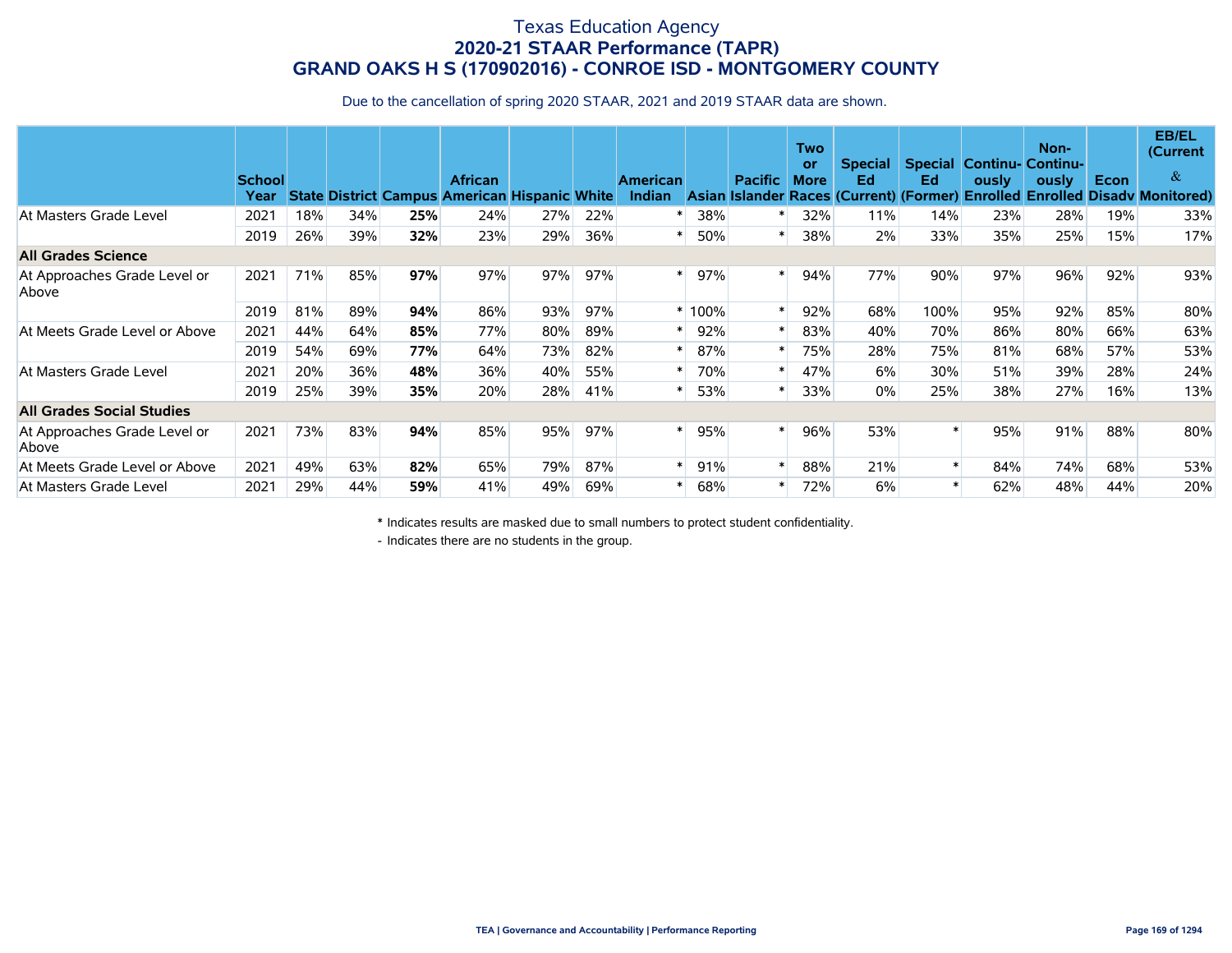#### Texas Education Agency **2018-19 Progress (TAPR) GRAND OAKS H S (170902016) - CONROE ISD - MONTGOMERY COUNTY**

Due to the cancellation of spring 2020 STAAR, 2019 and 2018 progress data are shown.

|                          | <b>School</b><br>Year |    |    |    | <b>African</b><br><b>State District Campus American Hispanic White</b> |                          |                          | <b>American</b><br>Indian |                          | <b>Pacific</b>           | <b>Twoor</b><br><b>More</b> | <b>Special</b><br>Ed. | Ed                       | Special Continu- Continu-<br>ously | Non-<br>ously            | Econ                     | <b>EB/EL</b><br>(Current<br>$\alpha$<br>Asian Islander Races (Current) (Former) Enrolled Enrolled Disady Monitored) |
|--------------------------|-----------------------|----|----|----|------------------------------------------------------------------------|--------------------------|--------------------------|---------------------------|--------------------------|--------------------------|-----------------------------|-----------------------|--------------------------|------------------------------------|--------------------------|--------------------------|---------------------------------------------------------------------------------------------------------------------|
|                          |                       |    |    |    | School Progress Domain - Academic Growth Score by Grade and Subject    |                          |                          |                           |                          |                          |                             |                       |                          |                                    |                          |                          |                                                                                                                     |
| End of Course English II | 2019                  | 69 | 70 | 68 | 66                                                                     | 65                       | 70                       | $\ast$                    | 73                       |                          | 75                          | 43                    | $\ast$                   | 69                                 | 68                       | 62                       | 59                                                                                                                  |
|                          | 2018                  | 67 | 68 |    |                                                                        | $\overline{\phantom{a}}$ |                          |                           | $\overline{\phantom{a}}$ |                          | $\overline{\phantom{a}}$    |                       |                          | $\overline{\phantom{a}}$           | $\overline{\phantom{a}}$ | $\overline{\phantom{0}}$ |                                                                                                                     |
| End of Course Algebra I  | 2019                  | 75 | 75 | 65 | 60                                                                     | 63                       | 66                       | $\ast$                    | 88                       | $\ast$                   | 77                          | 26                    | 75                       | 66                                 | 63                       | 52                       | 52                                                                                                                  |
|                          | 2018                  | 72 | 75 |    |                                                                        | $\overline{\phantom{a}}$ | $\overline{\phantom{0}}$ |                           | $\overline{\phantom{0}}$ | $\overline{\phantom{a}}$ | $\overline{\phantom{a}}$    |                       |                          | $\overline{\phantom{a}}$           | $\overline{\phantom{a}}$ | $\overline{\phantom{0}}$ |                                                                                                                     |
| All Grades Both Subjects | 2019                  | 69 | 73 | 67 | 63                                                                     | 64                       | 68                       | $\ast$                    | 78                       | 60                       | 76                          | 33                    | 78                       | 67                                 | 65                       | 57                       | 54                                                                                                                  |
|                          | 2018                  | 69 | 73 |    | $\overline{\phantom{a}}$                                               | $\overline{\phantom{a}}$ | $\overline{\phantom{0}}$ | -                         | $\overline{\phantom{0}}$ | $\overline{\phantom{0}}$ | $\overline{\phantom{a}}$    |                       | $\overline{\phantom{a}}$ | $\overline{\phantom{a}}$           | $\overline{\phantom{a}}$ | $\overline{\phantom{0}}$ |                                                                                                                     |
| All Grades ELA/Reading   | 2019                  | 68 | 71 | 68 | 66                                                                     | 65                       | 70                       | *                         | 73                       | ∗                        | 75                          | 43                    | $\ast$                   | 69                                 | 68                       | 62                       | 59                                                                                                                  |
|                          | 2018                  | 69 | 71 | ۰. | $\overline{\phantom{a}}$                                               | $\overline{\phantom{0}}$ | $\overline{\phantom{a}}$ | -                         | $\overline{a}$           | $\overline{\phantom{0}}$ | $\overline{\phantom{a}}$    |                       | $\overline{\phantom{a}}$ | $\overline{\phantom{a}}$           | $\overline{\phantom{0}}$ | $\overline{\phantom{0}}$ |                                                                                                                     |
| All Grades Mathematics   | 2019                  | 70 | 74 | 65 | 60                                                                     | 63                       | 66                       | $\ast$                    | 88                       | $\ast$                   | 77                          | 26                    | 75                       | 66                                 | 63                       | 52                       | 52                                                                                                                  |
|                          | 2018                  | 70 | 75 |    |                                                                        | $\overline{\phantom{0}}$ | $\overline{\phantom{0}}$ |                           | $\overline{\phantom{0}}$ |                          | $\overline{\phantom{a}}$    |                       | $\overline{\phantom{a}}$ | $\overline{\phantom{a}}$           | $\overline{\phantom{0}}$ | $\overline{\phantom{0}}$ |                                                                                                                     |

\* Indicates results are masked due to small numbers to protect student confidentiality.

- Indicates there are no students in the group.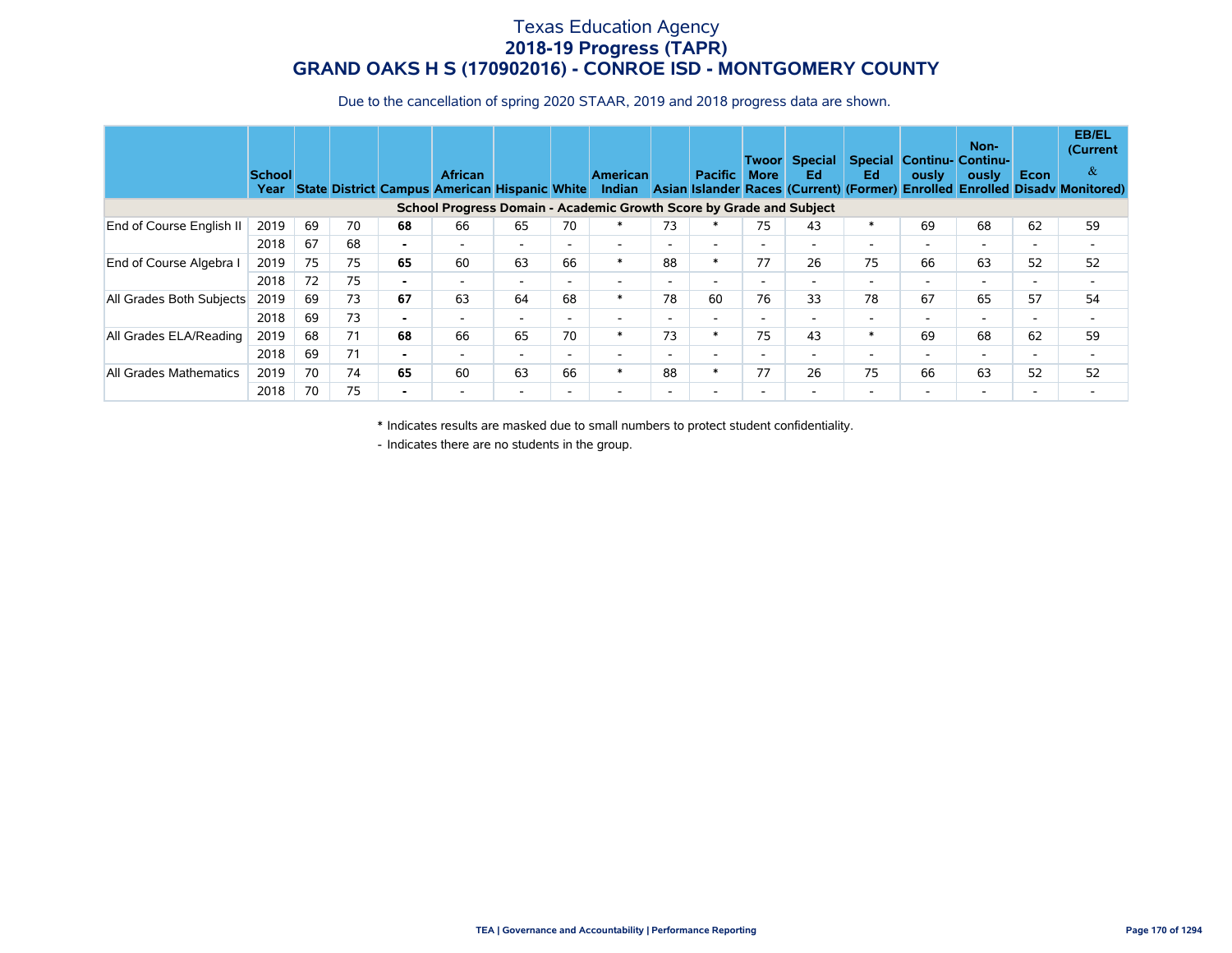# Texas Education Agency **2020-21 Bilingual Education/English as a Second Language (Current EB Students/EL) (TAPR) GRAND OAKS H S (170902016) - CONROE ISD - MONTGOMERY COUNTY**

Due to the cancellation of spring 2020 STAAR, 2021 and 2019 STAAR data are shown.

|                                    |               |     |     |                |                                             |                          |                          |                |                                                                |         |                          |            |                                |                       |     |                          | <b>Monitored</b> |
|------------------------------------|---------------|-----|-----|----------------|---------------------------------------------|--------------------------|--------------------------|----------------|----------------------------------------------------------------|---------|--------------------------|------------|--------------------------------|-----------------------|-----|--------------------------|------------------|
|                                    |               |     |     |                | <b>Total</b>                                | <b>BE-Trans</b>          |                          |                | <b>ALP</b>                                                     |         | <b>ESL</b>               |            | <b>ALP</b>                     | EB/EL<br>with         |     | <b>Total</b>             | $\&$             |
|                                    | <b>School</b> |     |     |                | <b>Bilingual</b>                            | <b>Early</b>             | BE-Trans BE-Dual BE-Dual |                | <b>Bilingual   Total Content-</b>                              |         |                          | <b>ESL</b> | <b>ESL</b>                     | <b>Parental Never</b> |     | <b>EB/EL</b>             | <b>Former</b>    |
|                                    |               |     |     |                | <b>Year State District Campus Education</b> | Exit                     |                          |                | Late Exit Two-Way One-Way (Exception) ESL                      |         |                          |            | <b>Based Pull-Out (Waiver)</b> | <b>Denial</b>         |     | <b>EB/EL (Current)</b>   | EB/EL            |
|                                    |               |     |     |                |                                             |                          |                          |                | <b>STAAR Performance Rate by Subject and Performance Level</b> |         |                          |            |                                |                       |     |                          |                  |
| <b>All Grades All Subjects</b>     |               |     |     |                |                                             |                          |                          |                |                                                                |         |                          |            |                                |                       |     |                          |                  |
| At Approaches Grade Level or Above | 2021          | 67% | 81% | 91%            | $\overline{\phantom{a}}$                    | $\sim$                   |                          |                |                                                                | $- 68%$ | $\overline{\phantom{a}}$ | 68%        | $\overline{\phantom{a}}$       | 69%                   | 91% | 68%                      | 92%              |
|                                    | 2019          | 78% | 85% | 89%            | $\overline{a}$                              |                          |                          |                |                                                                | 58%     |                          | 58%        |                                |                       |     | 54%                      |                  |
| At Meets Grade Level or Above      | 2021          | 41% | 58% | 77%            | $\overline{\phantom{a}}$                    | $\overline{a}$           |                          |                |                                                                | 28%     | $\blacksquare$           | 28%        |                                | 23%                   | 78% | 27%                      | 73%              |
|                                    | 2019          | 50% | 62% | 72%            | $\overline{\phantom{a}}$                    |                          |                          |                |                                                                | 38%     | $\overline{\phantom{a}}$ | 38%        |                                |                       |     | 35%                      |                  |
| At Masters Grade Level             | 2021          | 18% | 32% | 37%            | $\overline{\phantom{a}}$                    |                          |                          |                |                                                                | 8%      |                          | 8%         |                                | $0\%$                 | 38% | 7%                       | 33%              |
|                                    | 2019          | 24% | 35% | 26%            | $\overline{\phantom{a}}$                    |                          |                          |                |                                                                | 4%      |                          | 4%         |                                |                       |     | 4%                       |                  |
| <b>All Grades ELA/Reading</b>      |               |     |     |                |                                             |                          |                          |                |                                                                |         |                          |            |                                |                       |     |                          |                  |
| At Approaches Grade Level or Above | 2021          | 68% | 80% | 88%            | $\overline{\phantom{a}}$                    | $\overline{\phantom{a}}$ |                          |                |                                                                | $-46%$  | $\overline{\phantom{a}}$ | 46%        | $\overline{\phantom{a}}$       | 60%                   | 89% | 48%                      | 91%              |
|                                    | 2019          | 75% | 83% | 87%            | $\overline{\phantom{a}}$                    |                          |                          |                |                                                                | 55%     |                          | 55%        |                                | $\ast$                |     | 46%                      |                  |
| At Meets Grade Level or Above      | 2021          | 45% | 59% | 77%            | $\blacksquare$                              |                          |                          |                |                                                                | 21%     | $\overline{\phantom{a}}$ | 21%        |                                | 20%                   | 78% | 21%                      | 70%              |
|                                    | 2019          | 48% | 59% | 75%            | $\blacksquare$                              | н.                       |                          |                |                                                                | 36%     | $\overline{a}$           | 36%        |                                | $\ast$                |     | 31%                      |                  |
| At Masters Grade Level             | 2021          | 18% | 30% | 27%            | $\overline{\phantom{a}}$                    |                          |                          |                |                                                                | 4%      |                          | 4%         |                                | 0%                    | 27% | 3%                       | 20%              |
|                                    | 2019          | 21% | 30% | 18%            | $\overline{\phantom{a}}$                    |                          |                          |                |                                                                | 9%      |                          | 9%         |                                |                       |     | 8%                       |                  |
| <b>All Grades Mathematics</b>      |               |     |     |                |                                             |                          |                          |                |                                                                |         |                          |            |                                |                       |     |                          |                  |
| At Approaches Grade Level or Above | 2021          | 66% | 82% | 88%            | $\overline{\phantom{a}}$                    | $\blacksquare$           |                          |                |                                                                | $-$ 92% | $\blacksquare$           | 92%        |                                |                       | 88% | 82%                      | 91%              |
|                                    | 2019          | 82% | 88% | 85%            | $\blacksquare$                              |                          |                          |                |                                                                | 71%     |                          | 71%        |                                |                       |     | 71%                      |                  |
| At Meets Grade Level or Above      | 2021          | 37% | 58% | 62%            | $\overline{\phantom{a}}$                    | $\overline{a}$           | $\overline{a}$           |                |                                                                | 38%     | $\overline{\phantom{a}}$ | 38%        |                                | $\ast$                | 62% | 29%                      | 65%              |
|                                    | 2019          | 52% | 65% | 59%            | $\blacksquare$                              |                          |                          |                |                                                                | 43%     | $\blacksquare$           | 43%        |                                |                       |     | 43%                      |                  |
| At Masters Grade Level             | 2021          | 18% | 34% | 25%            | $\overline{\phantom{a}}$                    |                          |                          |                |                                                                | 31%     | $\overline{\phantom{a}}$ | 31%        |                                |                       | 24% | 24%                      | 43%              |
|                                    | 2019          | 26% | 39% | 32%            | $\overline{a}$                              |                          |                          |                |                                                                | 0%      |                          | 0%         |                                |                       |     | 0%                       |                  |
| <b>All Grades Science</b>          |               |     |     |                |                                             |                          |                          |                |                                                                |         |                          |            |                                |                       |     |                          |                  |
| At Approaches Grade Level or Above | 2021          | 71% | 85% | 97%            | $\blacksquare$                              | $\overline{a}$           |                          |                |                                                                | $-88%$  | $\overline{\phantom{a}}$ | 88%        | $\overline{\phantom{a}}$       | $\ast$                | 97% | 90%                      | 97%              |
|                                    | 2019          | 81% | 89% | 94%            | $\blacksquare$                              |                          |                          |                |                                                                | 50%     |                          | 50%        |                                |                       |     | 50%                      |                  |
| At Meets Grade Level or Above      | 2021          | 44% | 64% | 85%            | $\blacksquare$                              |                          |                          |                |                                                                | 35%     |                          | 35%        |                                |                       | 86% | 35%                      | 87%              |
|                                    | 2019          | 54% | 69% | 77%            | $\overline{\phantom{a}}$                    | $\overline{a}$           |                          |                |                                                                | 33%     |                          | 33%        |                                |                       |     | 33%                      |                  |
| At Masters Grade Level             | 2021          | 20% | 36% | 48%            | $\blacksquare$                              | $\overline{a}$           |                          |                | $\overline{\phantom{a}}$                                       | 0%      |                          | 0%         |                                |                       | 49% | $0\%$                    | 45%              |
|                                    | 2019          | 25% | 39% | 35%            | $\blacksquare$                              |                          |                          |                |                                                                | 0%      |                          | $0\%$      |                                |                       |     | 0%                       |                  |
| <b>All Grades Social Studies</b>   |               |     |     |                |                                             |                          |                          |                |                                                                |         |                          |            |                                |                       |     |                          |                  |
| At Approaches Grade Level or Above | 2021          | 73% | 83% | 94%            | $\overline{\phantom{a}}$                    | $\overline{a}$           |                          | $\overline{a}$ |                                                                | $- 50%$ | $\overline{a}$           | 50%        | $\overline{a}$                 | $\ast$                | 95% | 57%                      | 86%              |
|                                    | 2019          | 81% | 88% | $\blacksquare$ | $\overline{\phantom{a}}$                    | $\overline{a}$           |                          |                |                                                                |         |                          |            |                                |                       |     | $\overline{\phantom{a}}$ |                  |
| At Meets Grade Level or Above      | 2021          | 49% | 63% | 82%            | $\overline{\phantom{a}}$                    |                          |                          |                |                                                                | $-17%$  |                          | 17%        |                                | $\ast$                | 83% | 29%                      | 64%              |
|                                    | 2019          | 55% | 70% | $\blacksquare$ | $\blacksquare$                              |                          |                          |                |                                                                |         |                          |            |                                |                       |     |                          |                  |
| At Masters Grade Level             | 2021          | 29% | 44% | 59%            | $\overline{\phantom{a}}$                    | $\overline{\phantom{a}}$ |                          |                |                                                                | 0%      |                          | $0\%$      |                                |                       | 60% | 0%                       | 36%              |
|                                    | 2019          | 33% | 50% |                |                                             |                          |                          |                |                                                                |         |                          |            |                                |                       |     |                          |                  |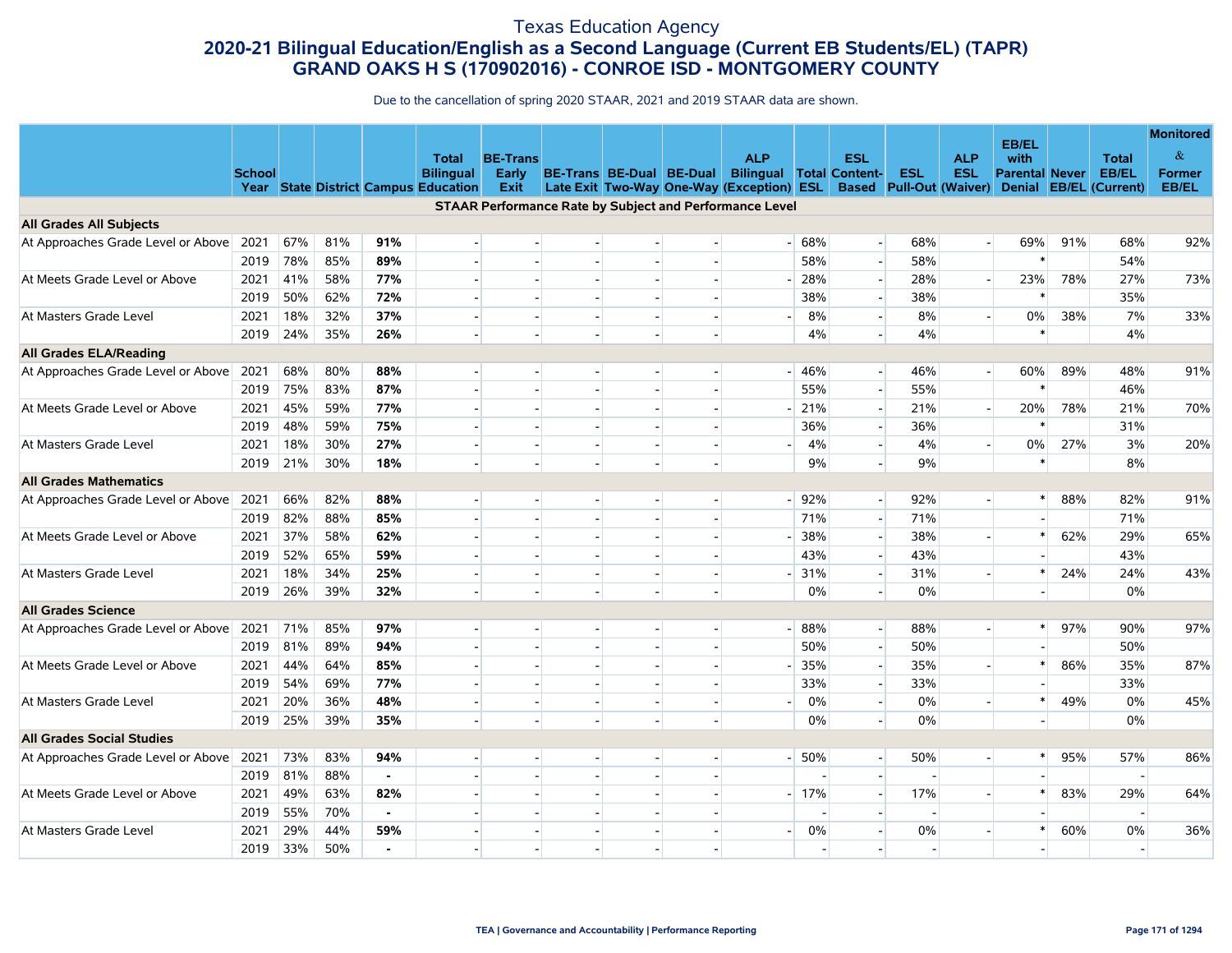# Texas Education Agency

# **2020-21 Bilingual Education/English as a Second Language (Current EB Students/EL) (TAPR) GRAND OAKS H S (170902016) - CONROE ISD - MONTGOMERY COUNTY**

Due to the cancellation of spring 2020 STAAR, 2021 and 2019 STAAR data are shown.

- \* Indicates results are masked due to small numbers to protect student confidentiality.
- Indicates there are no students in the group.

Blank cell indicates there are no data available in the group.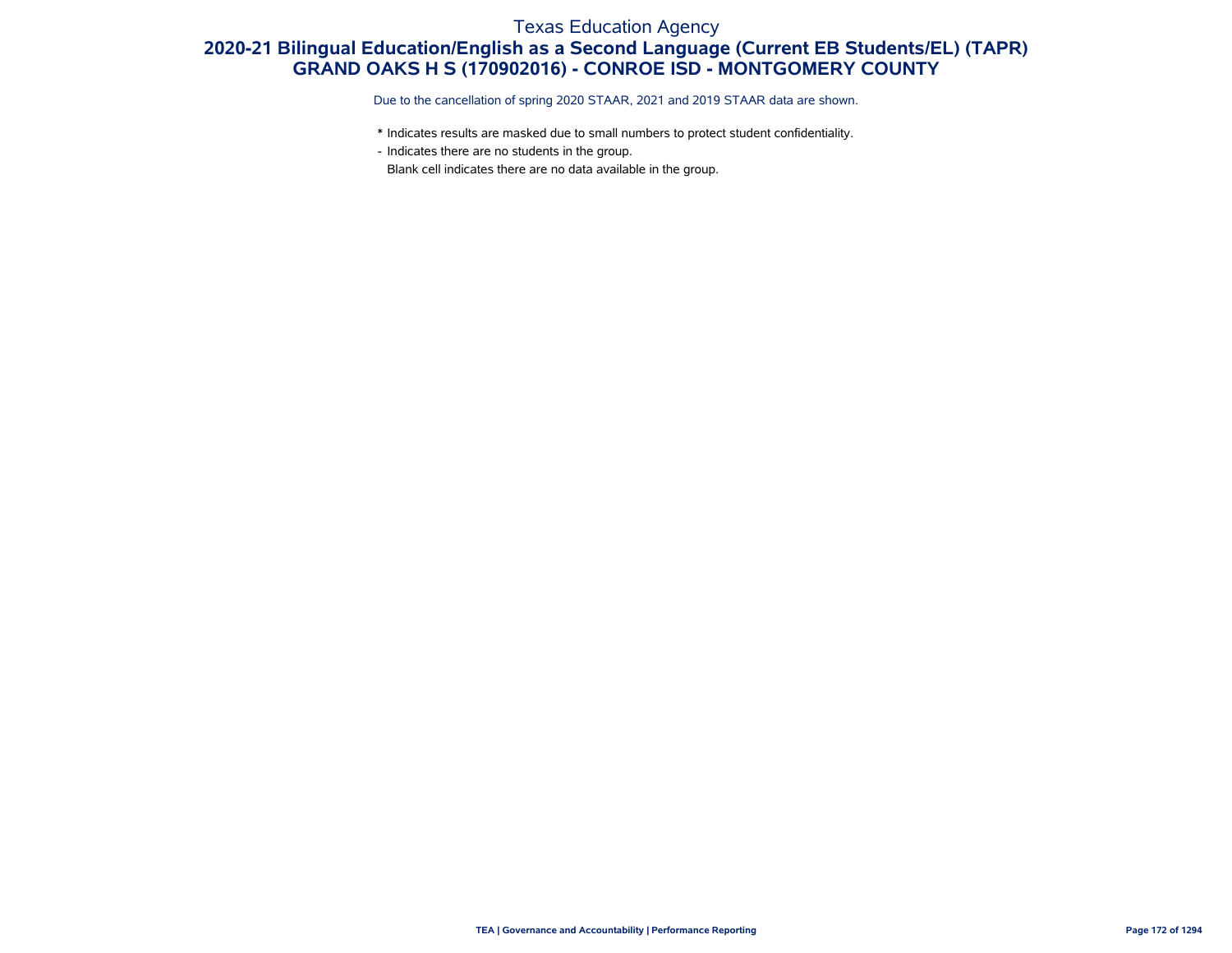# Texas Education Agency **2020-21 STAAR Participation (TAPR) GRAND OAKS H S (170902016) - CONROE ISD - MONTGOMERY COUNTY**

Due to the cancellation of spring 2020 STAAR, 2021 and 2019 STAAR data are shown.

|                                                            |     |       |     | <b>African</b><br><b>State District Campus American Hispanic White</b> |     |       | <b>American</b>                                 |           | <b>Pacific</b> | <b>Two</b><br>or<br><b>More</b> | <b>Special</b><br>Ed | Ed    | <b>Special Continu- Continu-</b><br>ously | Non-<br>ously | Econ  | <b>EB/EL</b><br>(Current<br>$\&$<br>Indian Asian Islander Races (Current) (Former) Enrolled Enrolled Disady Monitored) |
|------------------------------------------------------------|-----|-------|-----|------------------------------------------------------------------------|-----|-------|-------------------------------------------------|-----------|----------------|---------------------------------|----------------------|-------|-------------------------------------------|---------------|-------|------------------------------------------------------------------------------------------------------------------------|
|                                                            |     |       |     |                                                                        |     |       | 2021 STAAR Participation<br>(All Grades)        |           |                |                                 |                      |       |                                           |               |       |                                                                                                                        |
| <b>All Tests</b>                                           |     |       |     |                                                                        |     |       |                                                 |           |                |                                 |                      |       |                                           |               |       |                                                                                                                        |
| <b>Assessment Participant</b>                              | 88% | 92%   | 93% | 93%                                                                    | 91% | 94%   | 100%                                            | 96%       | 100%           | 90%                             | 78%                  | 98%   | 94%                                       | 90%           | 90%   | 93%                                                                                                                    |
| Included in Accountability                                 | 83% | 88%   | 90% | 86%                                                                    | 86% | 93%   | 100%                                            | 95%       | 86%            | 87%                             | 76%                  | 98%   | 93%                                       | 82%           | 85%   | 75%                                                                                                                    |
| Not Included in Accountability: Mobile                     | 3%  | 4%    | 3%  | 6%                                                                     | 3%  | 1%    | 0%                                              | 1%        | $0\%$          | 2%                              | 2%                   | 0%    | $1\%$                                     | 6%            | 4%    | 7%                                                                                                                     |
| Not Included in Accountability: Other<br><b>Exclusions</b> | 1%  | 1%    | 1%  | 0%                                                                     | 2%  | 0%    | $0\%$                                           | 1%        | 14%            | 1%                              | $1\%$                | 0%    | 0%                                        | 2%            | $1\%$ | 11%                                                                                                                    |
| <b>Not Tested</b>                                          | 12% | 8%    | 7%  | 7%                                                                     | 9%  | 6%    | 0%                                              | 4%        | 0%             | 10%                             | 22%                  | 2%    | 6%                                        | 10%           | 10%   | 7%                                                                                                                     |
| Absent                                                     | 2%  | 2%    | 2%  | 3%                                                                     | 2%  | 1%    | $0\%$                                           | 1%        | $0\%$          | 1%                              | 6%                   | $0\%$ | 1%                                        | 3%            | 2%    | 1%                                                                                                                     |
| Other                                                      | 10% | 6%    | 5%  | 4%                                                                     | 7%  | 4%    | $0\%$                                           | 3%        | $0\%$          | 10%                             | 15%                  | 2%    | 4%                                        | 7%            | 7%    | 6%                                                                                                                     |
|                                                            |     |       |     |                                                                        |     |       | <b>2019 STAAR Participation</b><br>(All Grades) |           |                |                                 |                      |       |                                           |               |       |                                                                                                                        |
| <b>All Tests</b>                                           |     |       |     |                                                                        |     |       |                                                 |           |                |                                 |                      |       |                                           |               |       |                                                                                                                        |
| Assessment Participant                                     | 99% | 99%   | 99% | 100%                                                                   | 98% | 99%   |                                                 | 100% 100% | 100%           | 99%                             | 96%                  | 100%  | 99%                                       | 99%           | 98%   | 100%                                                                                                                   |
| Included in Accountability                                 | 94% | 95%   | 95% | 91%                                                                    | 95% | 97%   |                                                 | 100% 100% | 69%            | 93%                             | 89%                  | 89%   | 97%                                       | 91%           | 90%   | 91%                                                                                                                    |
| Not Included in Accountability: Mobile                     | 4%  | 3%    | 4%  | 9%                                                                     | 3%  | 2%    | 0%                                              | 0%        | 31%            | 6%                              | 7%                   | 11%   | 2%                                        | 8%            | 9%    | 8%                                                                                                                     |
| Not Included in Accountability: Other<br><b>Exclusions</b> | 1%  | 1%    | 0%  | 0%                                                                     | 0%  | 0%    | $0\%$                                           | 0%        | $0\%$          | 0%                              | $0\%$                | 0%    | 0%                                        | $0\%$         | 0%    | 1%                                                                                                                     |
| <b>Not Tested</b>                                          | 1%  | $1\%$ | 1%  | 0%                                                                     | 2%  | $1\%$ | 0%                                              | 0%        | 0%             | $1\%$                           | 4%                   | 0%    | $1\%$                                     | 1%            | 2%    | 0%                                                                                                                     |
| Absent                                                     | 1%  | 1%    | 1%  | 0%                                                                     | 2%  | 1%    | 0%                                              | $0\%$     | 0%             | 1%                              | 4%                   | $0\%$ | 1%                                        | $1\%$         | 2%    | 0%                                                                                                                     |
| Other                                                      | 0%  | 0%    | 0%  | 0%                                                                     | 0%  | 0%    | 0%                                              | 0%        | $0\%$          | 0%                              | 0%                   | $0\%$ | 0%                                        | 0%            | 0%    | 0%                                                                                                                     |

\* Indicates results are masked due to small numbers to protect student confidentiality.

- Indicates there are no students in the group.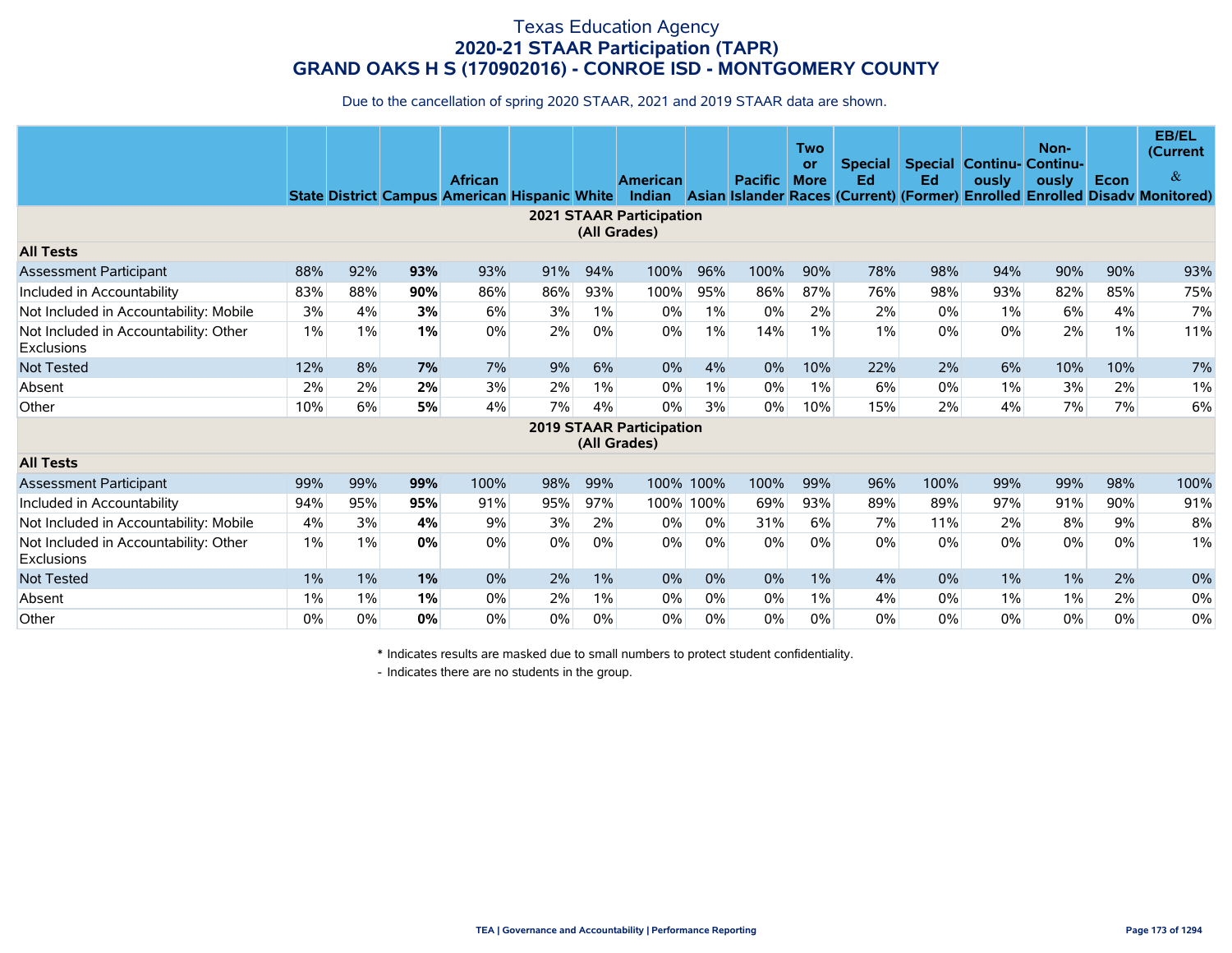#### Texas Education Agency **2020-21 Attendance, Graduation, and Dropout Rates (TAPR) GRAND OAKS H S (170902016) - CONROE ISD - MONTGOMERY COUNTY**

|                                             |       |       |       |                                                                        |                |                          |                                                |                |                | <b>Two</b><br><b>or</b> |                                |                          |      |
|---------------------------------------------|-------|-------|-------|------------------------------------------------------------------------|----------------|--------------------------|------------------------------------------------|----------------|----------------|-------------------------|--------------------------------|--------------------------|------|
|                                             |       |       |       | <b>African</b><br><b>State District Campus American Hispanic White</b> |                |                          | <b>American</b><br>Indian Asian Islander Races |                | <b>Pacific</b> |                         | <b>More Special Econ</b><br>Ed | <b>Disady EB/EL</b>      |      |
| <b>Attendance Rate</b>                      |       |       |       |                                                                        |                |                          |                                                |                |                |                         |                                |                          |      |
| 2019-20                                     | 98.3% | 99.0% | 99.1% | 98.9%                                                                  |                | 98.9% 99.1%              |                                                | $*99.7%$       |                | 98.3% 99.1%             | 97.8%                          | 98.3% 99.2%              |      |
| 2018-19                                     | 95.4% | 96.3% | 96.6% | 97.0%                                                                  |                | 96.2% 96.6%              |                                                | $*98.3%$       |                | 97.0% 95.5%             |                                | 95.7% 94.9% 96.8%        |      |
| <b>Chronic Absenteeism</b>                  |       |       |       |                                                                        |                |                          |                                                |                |                |                         |                                |                          |      |
| 2019-20                                     | 6.7%  | 4.1%  | 3.6%  | 5.4%                                                                   | 3.3%           | 3.1%                     | 33.3%                                          | 1.0%           | 12.5%          | 5.0%                    | 10.6%                          | 6.4%                     | 2.2% |
| 2018-19                                     | 11.4% | 7.6%  | 6.3%  | 5.0%                                                                   | 7.2%           | 5.9%                     | $\ast$                                         | 3.6%           |                | 0.0% 14.9%              | 9.4%                           | 13.8%                    | 5.3% |
| <b>Annual Dropout Rate (Gr 7-8)</b>         |       |       |       |                                                                        |                |                          |                                                |                |                |                         |                                |                          |      |
| 2019-20                                     | 0.5%  | 0.2%  |       |                                                                        |                |                          |                                                |                |                |                         |                                |                          |      |
| 2018-19                                     | 0.4%  | 0.0%  |       |                                                                        |                | $\overline{a}$           |                                                |                |                |                         |                                |                          |      |
| <b>Annual Dropout Rate (Gr 9-12)</b>        |       |       |       |                                                                        |                |                          |                                                |                |                |                         |                                |                          |      |
| 2019-20                                     | 1.6%  | 0.3%  | 0.2%  | 0.0%                                                                   | 0.2%           | 0.3%                     | $0.0\%$                                        | $0.0\%$        | 0.0%           | 1.3%                    | 0.8%                           | 0.4%                     | 0.0% |
| 2018-19                                     | 1.9%  | 0.2%  | 0.1%  | 0.0%                                                                   | 0.0%           | 0.1%                     | $\ast$                                         | 0.0%           | 0.0%           | 0.0%                    | 0.0%                           | 0.3%                     | 0.0% |
| 4-Year Longitudinal Rate (Gr 9-12)          |       |       |       |                                                                        |                |                          |                                                |                |                |                         |                                |                          |      |
| Class of 2020                               |       |       |       |                                                                        |                |                          |                                                |                |                |                         |                                |                          |      |
| Graduated                                   | 90.3% | 97.3% |       |                                                                        | $\overline{a}$ | $\overline{a}$           | $\blacksquare$                                 |                |                |                         |                                |                          |      |
| <b>Received TxCHSE</b>                      | 0.4%  | 0.5%  |       |                                                                        |                |                          |                                                |                |                |                         |                                |                          |      |
| Continued HS                                | 3.9%  | 1.4%  |       |                                                                        |                |                          |                                                |                |                |                         |                                |                          |      |
| Dropped Out                                 | 5.4%  | 0.8%  |       |                                                                        |                |                          |                                                |                |                |                         |                                |                          |      |
| Graduates and TxCHSE 90.7%                  |       | 97.8% |       |                                                                        |                |                          |                                                |                |                |                         |                                |                          |      |
| Graduates, TxCHSE,<br>and Continuers        | 94.6% | 99.2% |       |                                                                        |                |                          |                                                |                |                |                         |                                |                          |      |
| Class of 2019                               |       |       |       |                                                                        |                |                          |                                                |                |                |                         |                                |                          |      |
| Graduated                                   | 90.0% | 96.4% |       |                                                                        |                | $\overline{a}$           | $\blacksquare$                                 | $\overline{a}$ |                |                         |                                |                          |      |
| <b>Received TxCHSE</b>                      | 0.5%  | 1.0%  |       |                                                                        | $\overline{a}$ | $\overline{\phantom{a}}$ | $\blacksquare$                                 | $\overline{a}$ |                |                         |                                | $\overline{\phantom{a}}$ |      |
| Continued HS                                | 3.7%  | 1.8%  |       |                                                                        |                |                          |                                                |                |                |                         | $\overline{a}$                 |                          |      |
| Dropped Out                                 | 5.9%  | 0.9%  |       |                                                                        |                |                          |                                                |                |                |                         |                                |                          |      |
| Graduates and TxCHSE 90.4%                  |       | 97.4% |       |                                                                        |                |                          |                                                |                |                |                         |                                |                          |      |
| Graduates, TxCHSE,<br>and Continuers        | 94.1% | 99.1% |       |                                                                        |                |                          |                                                |                |                |                         |                                |                          |      |
| 5-Year Extended Longitudinal Rate (Gr 9-12) |       |       |       |                                                                        |                |                          |                                                |                |                |                         |                                |                          |      |
| Class of 2019                               |       |       |       |                                                                        |                |                          |                                                |                |                |                         |                                |                          |      |
| Graduated                                   | 92.0% | 98.0% |       |                                                                        |                | $\overline{a}$           |                                                |                |                |                         |                                |                          |      |
| <b>Received TxCHSE</b>                      | 0.5%  | 1.2%  |       |                                                                        |                |                          |                                                |                |                |                         |                                |                          |      |
| Continued HS                                | 1.3%  | 0.0%  |       |                                                                        |                |                          |                                                |                |                |                         |                                |                          |      |
| Dropped Out                                 | 6.1%  | 0.7%  |       |                                                                        |                | $\overline{\phantom{a}}$ | $\overline{a}$                                 |                |                |                         |                                |                          |      |
| Graduates and TxCHSE 92.6%                  |       | 99.2% |       |                                                                        |                | $\overline{a}$           |                                                | $\overline{a}$ |                |                         |                                |                          |      |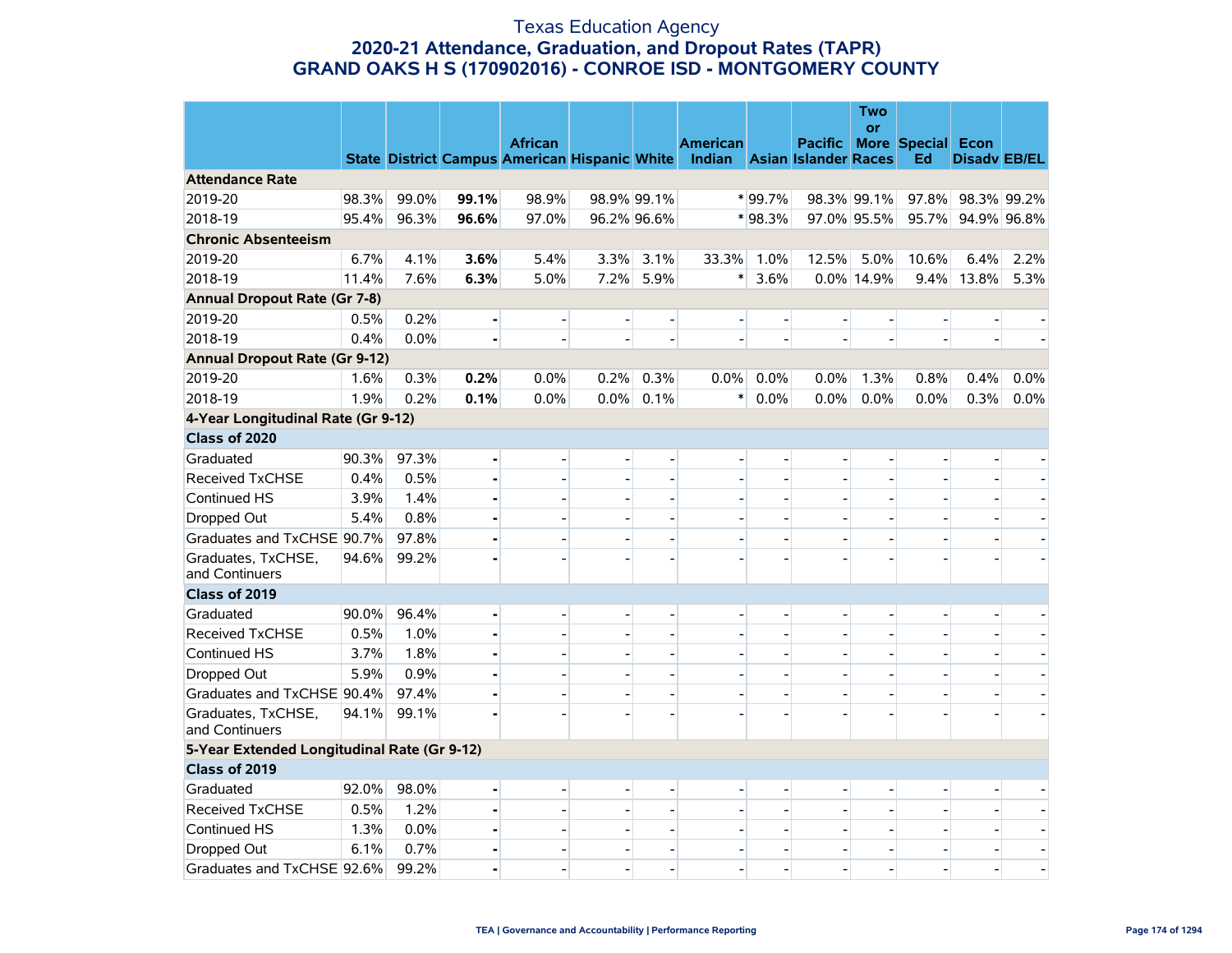#### Texas Education Agency **2020-21 Attendance, Graduation, and Dropout Rates (TAPR) GRAND OAKS H S (170902016) - CONROE ISD - MONTGOMERY COUNTY**

|                                                             |       |             |    |                                                      |                          |                |                             |                | <b>Two</b><br><b>or</b> |                          |                     |        |
|-------------------------------------------------------------|-------|-------------|----|------------------------------------------------------|--------------------------|----------------|-----------------------------|----------------|-------------------------|--------------------------|---------------------|--------|
|                                                             |       |             |    | <b>African</b>                                       |                          |                | <b>American</b>             | <b>Pacific</b> |                         | <b>More Special Econ</b> |                     |        |
|                                                             |       |             |    | <b>State District Campus American Hispanic White</b> |                          |                | Indian Asian Islander Races |                |                         | Ed                       | <b>Disady EB/EL</b> |        |
| Graduates, TxCHSE,<br>and Continuers                        | 93.9% | 99.3%       |    |                                                      |                          |                |                             |                |                         |                          |                     |        |
| Class of 2018                                               |       |             |    |                                                      |                          |                |                             |                |                         |                          |                     |        |
| Graduated                                                   | 92.2% | 97.7%       |    |                                                      |                          |                |                             |                |                         |                          |                     |        |
| <b>Received TxCHSE</b>                                      | 0.6%  | 1.2%        |    |                                                      |                          |                |                             |                |                         |                          |                     |        |
| Continued HS                                                | 1.1%  | 0.1%        |    |                                                      |                          |                |                             |                |                         |                          |                     |        |
| Dropped Out                                                 | 6.1%  | 0.9%        | ä, |                                                      | $\overline{\phantom{0}}$ |                |                             |                |                         | $\overline{\phantom{0}}$ |                     |        |
| Graduates and TxCHSE 92.8%                                  |       | 98.9%       |    |                                                      |                          |                |                             |                |                         |                          |                     |        |
| Graduates, TxCHSE,<br>and Continuers                        | 93.9% | 99.1%       |    |                                                      |                          |                |                             |                |                         |                          |                     |        |
| 6-Year Extended Longitudinal Rate (Gr 9-12)                 |       |             |    |                                                      |                          |                |                             |                |                         |                          |                     |        |
| Class of 2018                                               |       |             |    |                                                      |                          |                |                             |                |                         |                          |                     |        |
| Graduated                                                   | 92.6% | 97.8%       |    |                                                      |                          |                |                             |                |                         |                          |                     |        |
| <b>Received TxCHSE</b>                                      | 0.7%  | 1.3%        |    |                                                      |                          |                |                             |                |                         |                          |                     |        |
| Continued HS                                                | 0.6%  | 0.0%        |    |                                                      |                          |                |                             |                |                         |                          |                     |        |
| Dropped Out                                                 | 6.1%  | 0.9%        |    |                                                      |                          |                |                             |                |                         |                          |                     |        |
| Graduates and TxCHSE 93.3%                                  |       | 99.1%       |    |                                                      |                          |                |                             |                |                         |                          |                     |        |
| Graduates, TxCHSE,<br>and Continuers                        | 93.9% | 99.1%       |    |                                                      |                          |                |                             |                |                         |                          |                     |        |
| Class of 2017                                               |       |             |    |                                                      |                          |                |                             |                |                         |                          |                     |        |
| Graduated                                                   | 92.4% | 97.2%       |    |                                                      | $\overline{a}$           |                |                             |                |                         |                          |                     |        |
| <b>Received TxCHSE</b>                                      | 0.7%  | 1.4%        |    |                                                      |                          |                |                             |                |                         |                          |                     |        |
| Continued HS                                                | 0.6%  | 0.1%        |    |                                                      | $\overline{\phantom{a}}$ |                |                             |                |                         | $\overline{\phantom{0}}$ |                     | $\sim$ |
| Dropped Out                                                 | 6.3%  | 1.3%        |    |                                                      |                          |                |                             |                |                         |                          |                     |        |
| Graduates and TxCHSE 93.2%                                  |       | 98.6%       |    |                                                      |                          |                |                             |                |                         |                          |                     |        |
| Graduates, TxCHSE,<br>and Continuers                        | 93.7% | 98.7%       |    |                                                      |                          |                |                             |                |                         |                          |                     |        |
| 4-Year Federal Graduation Rate Without Exclusions (Gr 9-12) |       |             |    |                                                      |                          |                |                             |                |                         |                          |                     |        |
| Class of 2020                                               |       | 90.3% 95.1% |    |                                                      | $\overline{\phantom{a}}$ |                | $\overline{\phantom{a}}$    |                |                         | $\overline{\phantom{a}}$ |                     |        |
| Class of 2019                                               |       | 90.0% 93.4% |    |                                                      |                          |                |                             |                |                         |                          |                     |        |
| RHSP/DAP Graduates (Longitudinal Rate)                      |       |             |    |                                                      |                          |                |                             |                |                         |                          |                     |        |
| Class of 2020                                               | 83.0% |             |    |                                                      | $\overline{a}$           |                |                             |                |                         | $\overline{a}$           |                     |        |
| Class of 2019                                               | 73.3% |             |    |                                                      | $\overline{a}$           | $\overline{a}$ | $\overline{a}$              |                |                         | $\overline{a}$           | $\overline{a}$      |        |
| <b>FHSP-E Graduates (Longitudinal Rate)</b>                 |       |             |    |                                                      |                          |                |                             |                |                         |                          |                     |        |
| Class of 2020                                               | 4.3%  | 10.0%       |    |                                                      |                          |                |                             |                |                         |                          |                     |        |
| Class of 2019                                               | 4.2%  | 0.3%        |    |                                                      |                          |                |                             |                |                         |                          |                     |        |
| <b>FHSP-DLA Graduates (Longitudinal Rate)</b>               |       |             |    |                                                      |                          |                |                             |                |                         |                          |                     |        |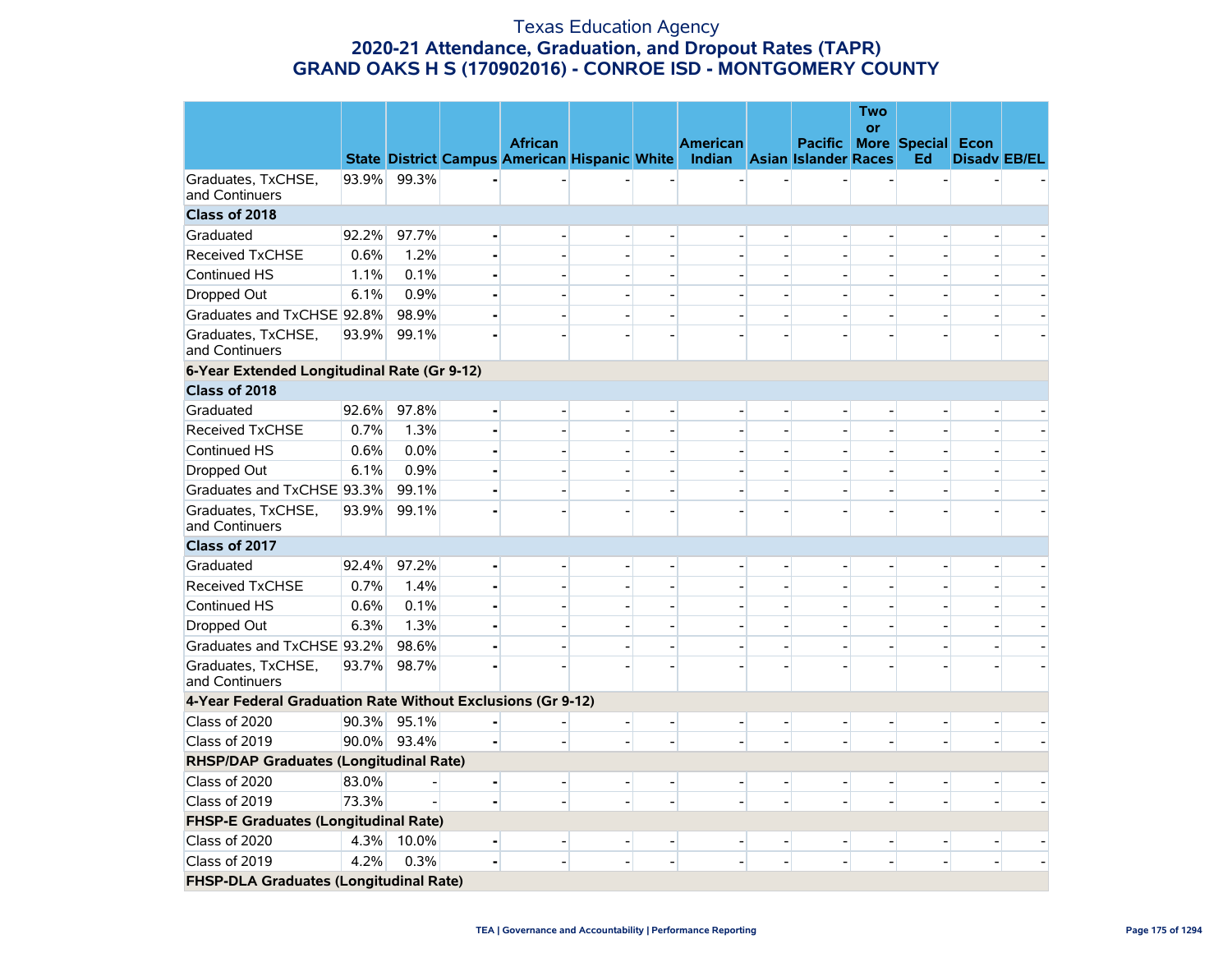#### Texas Education Agency **2020-21 Attendance, Graduation, and Dropout Rates (TAPR) GRAND OAKS H S (170902016) - CONROE ISD - MONTGOMERY COUNTY**

|                                                        |       |         |                                                                        |                          |                                  |                                        | <b>Two</b><br>or |                                |                     |  |
|--------------------------------------------------------|-------|---------|------------------------------------------------------------------------|--------------------------|----------------------------------|----------------------------------------|------------------|--------------------------------|---------------------|--|
|                                                        |       |         | <b>African</b><br><b>State District Campus American Hispanic White</b> |                          | <b>American</b><br><b>Indian</b> | <b>Pacific</b><br>Asian Islander Races |                  | <b>More Special Econ</b><br>Ed | <b>Disady EB/EL</b> |  |
| Class of 2020                                          | 83.5% | 83.3%   |                                                                        |                          |                                  |                                        |                  |                                |                     |  |
| Class of 2019                                          | 83.5% | 93.9%   |                                                                        |                          |                                  |                                        |                  |                                |                     |  |
| RHSP/DAP/FHSP-E/FHSP-DLA Graduates (Longitudinal Rate) |       |         |                                                                        |                          |                                  |                                        |                  |                                |                     |  |
| Class of 2020                                          | 87.8% | 93.2%   |                                                                        |                          |                                  |                                        |                  |                                |                     |  |
| Class of 2019                                          | 87.6% | 94.2%   |                                                                        | $\overline{\phantom{0}}$ |                                  |                                        |                  |                                |                     |  |
| <b>RHSP/DAP Graduates (Annual Rate)</b>                |       |         |                                                                        |                          |                                  |                                        |                  |                                |                     |  |
| 2019-20                                                | 38.6% | $0.0\%$ |                                                                        |                          |                                  |                                        |                  |                                |                     |  |
| 2018-19                                                | 32.7% | 9.1%    |                                                                        | $\overline{\phantom{a}}$ |                                  |                                        |                  |                                |                     |  |
| <b>FHSP-E Graduates (Annual Rate)</b>                  |       |         |                                                                        |                          |                                  |                                        |                  |                                |                     |  |
| 2019-20                                                | 4.4%  | 9.7%    |                                                                        |                          |                                  |                                        |                  |                                |                     |  |
| 2018-19                                                | 4.4%  | 0.4%    |                                                                        | $\overline{\phantom{0}}$ |                                  |                                        |                  |                                |                     |  |
| <b>FHSP-DLA Graduates (Annual Rate)</b>                |       |         |                                                                        |                          |                                  |                                        |                  |                                |                     |  |
| 2019-20                                                | 81.8% | 82.1%   |                                                                        |                          |                                  |                                        |                  |                                |                     |  |
| 2018-19                                                | 82.1% | 92.5%   |                                                                        |                          |                                  |                                        |                  |                                |                     |  |
| RHSP/DAP/FHSP-E/FHSP-DLA Graduates (Annual Rate)       |       |         |                                                                        |                          |                                  |                                        |                  |                                |                     |  |
| 2019-20                                                | 85.8% | 91.6%   |                                                                        |                          |                                  |                                        |                  |                                |                     |  |
| 2018-19                                                | 85.9% | 92.6%   |                                                                        |                          |                                  |                                        |                  |                                |                     |  |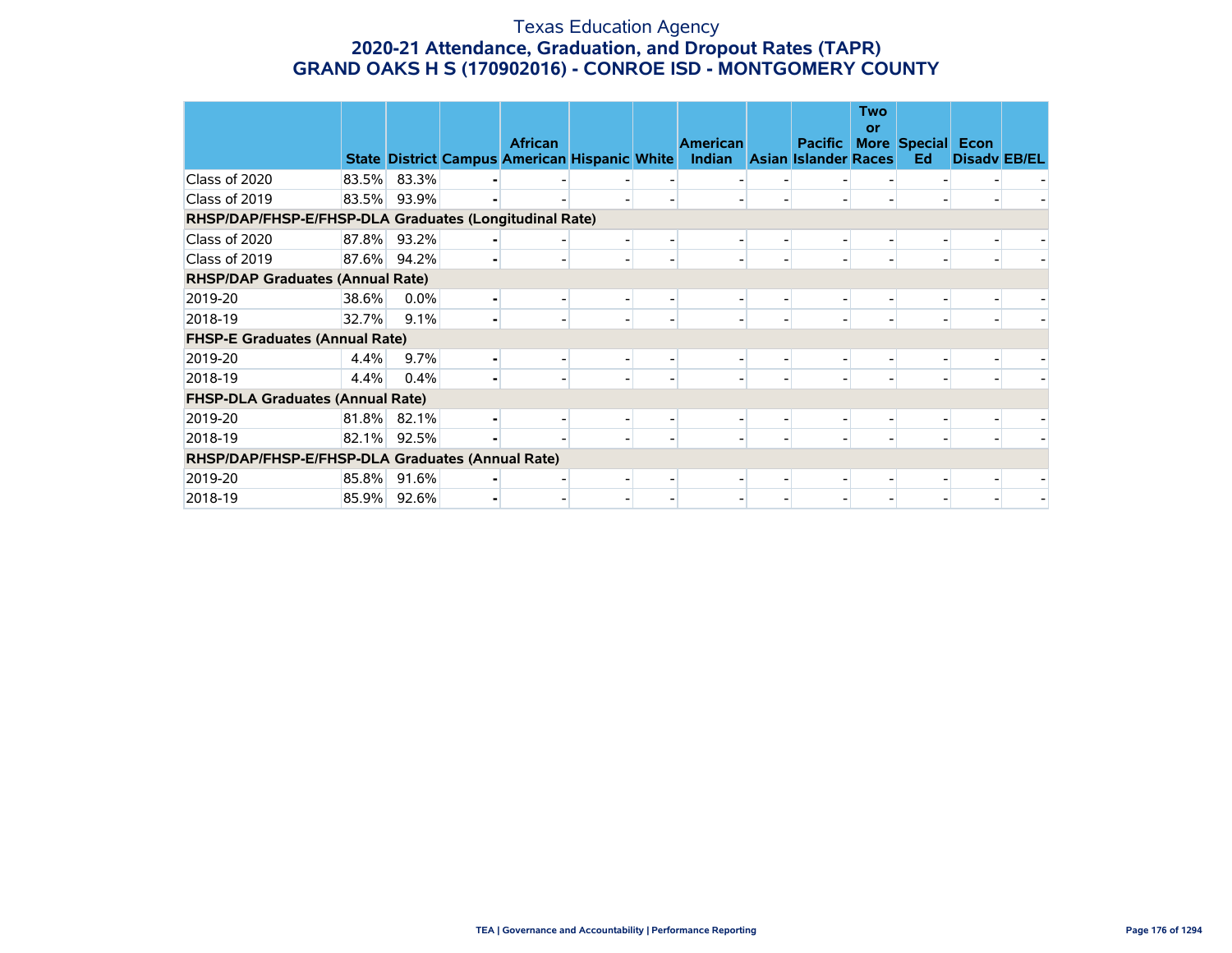#### Texas Education Agency **2020-21 Graduation Profile (TAPR) GRAND OAKS H S (170902016) - CONROE ISD - MONTGOMERY COUNTY**

|                                                            | Count | <b>Campus Campus District</b><br><b>Percent</b> | Count    | <b>State</b><br><b>Count</b> |
|------------------------------------------------------------|-------|-------------------------------------------------|----------|------------------------------|
| Graduates (2019-20 Annual Graduates)                       |       |                                                 |          |                              |
| <b>Total Graduates</b>                                     |       |                                                 |          | 4,402 360,220                |
| <b>By Ethnicity:</b>                                       |       |                                                 |          |                              |
| African American                                           |       |                                                 | 350      | 44,729                       |
| Hispanic                                                   |       |                                                 |          | 1,624 184,060                |
| White                                                      |       |                                                 |          | 2,078 105,215                |
| American Indian                                            |       |                                                 | 18       | 1,226                        |
| Asian                                                      |       |                                                 | 204      | 17,126                       |
| Pacific Islander                                           |       |                                                 | 10       | 557                          |
| Two or More Races                                          |       |                                                 | 118      | 7,307                        |
| <b>By Graduation Type:</b>                                 |       |                                                 |          |                              |
| Minimum H.S. Program                                       |       |                                                 | 7        | 1,512                        |
| Recommended H.S. Program/Distinguished Achievement Program |       |                                                 | $\Omega$ | 952                          |
| Foundation H.S. Program (No Endorsement)                   |       |                                                 | 361      | 49,535                       |
| Foundation H.S. Program (Endorsement)                      |       |                                                 | 427      | 15,689                       |
| Foundation H.S. Program (DLA)                              |       |                                                 |          | 3,607 292,532                |
|                                                            |       |                                                 |          |                              |
| <b>Special Education Graduates</b>                         |       |                                                 | 274      | 29,018                       |
| Economically Disadvantaged Graduates                       |       |                                                 | 1,400    | 187,187                      |
| Emergent Bilingual (EB)/English Learner (EL) Graduates     |       |                                                 | 232      | 29,639                       |
| At-Risk Graduates                                          |       |                                                 |          | 1,546 148,836                |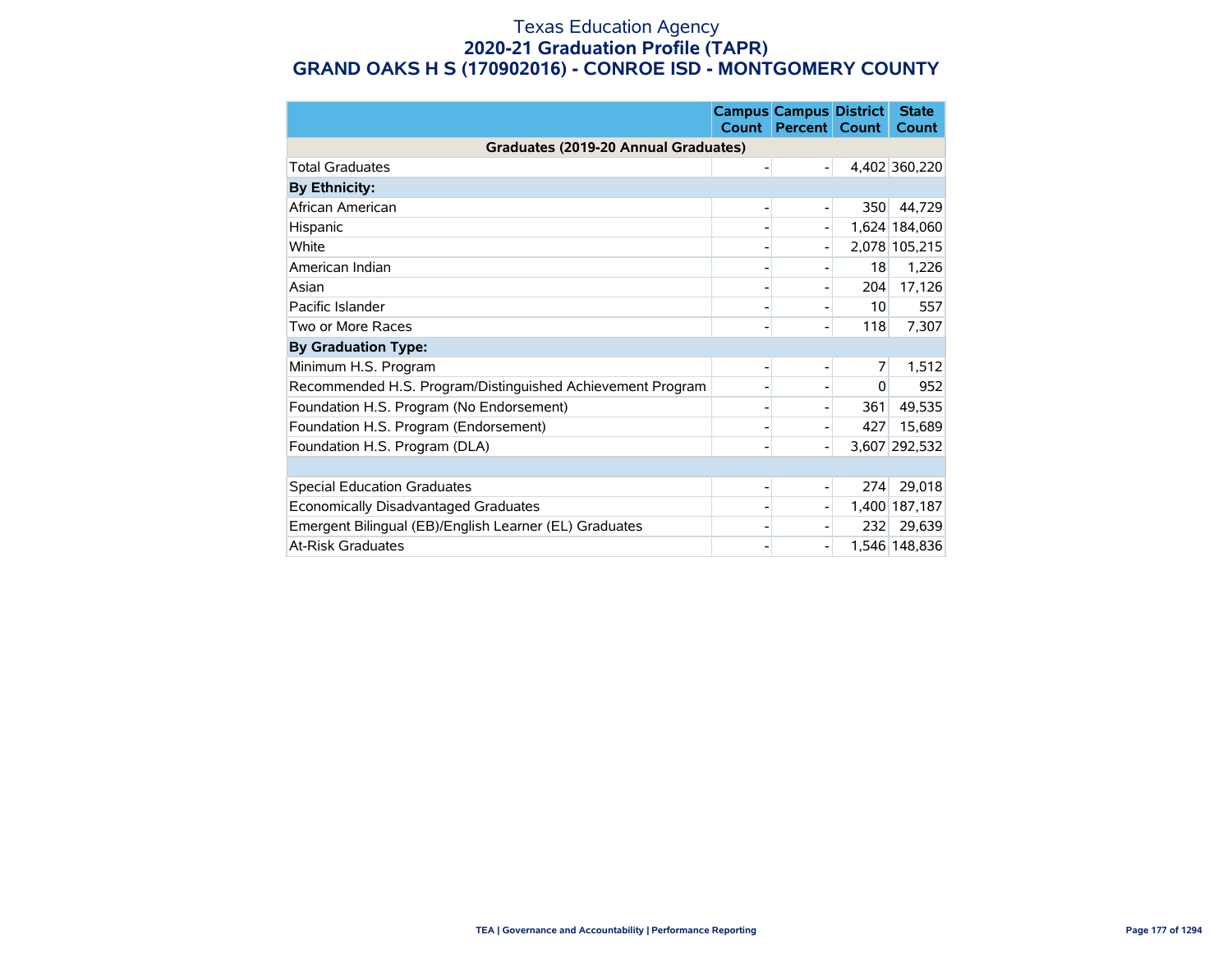### Texas Education Agency **2020-21 College, Career, and Military Readiness (CCMR) (TAPR) GRAND OAKS H S (170902016) - CONROE ISD - MONTGOMERY COUNTY**

**There is no data for this campus.**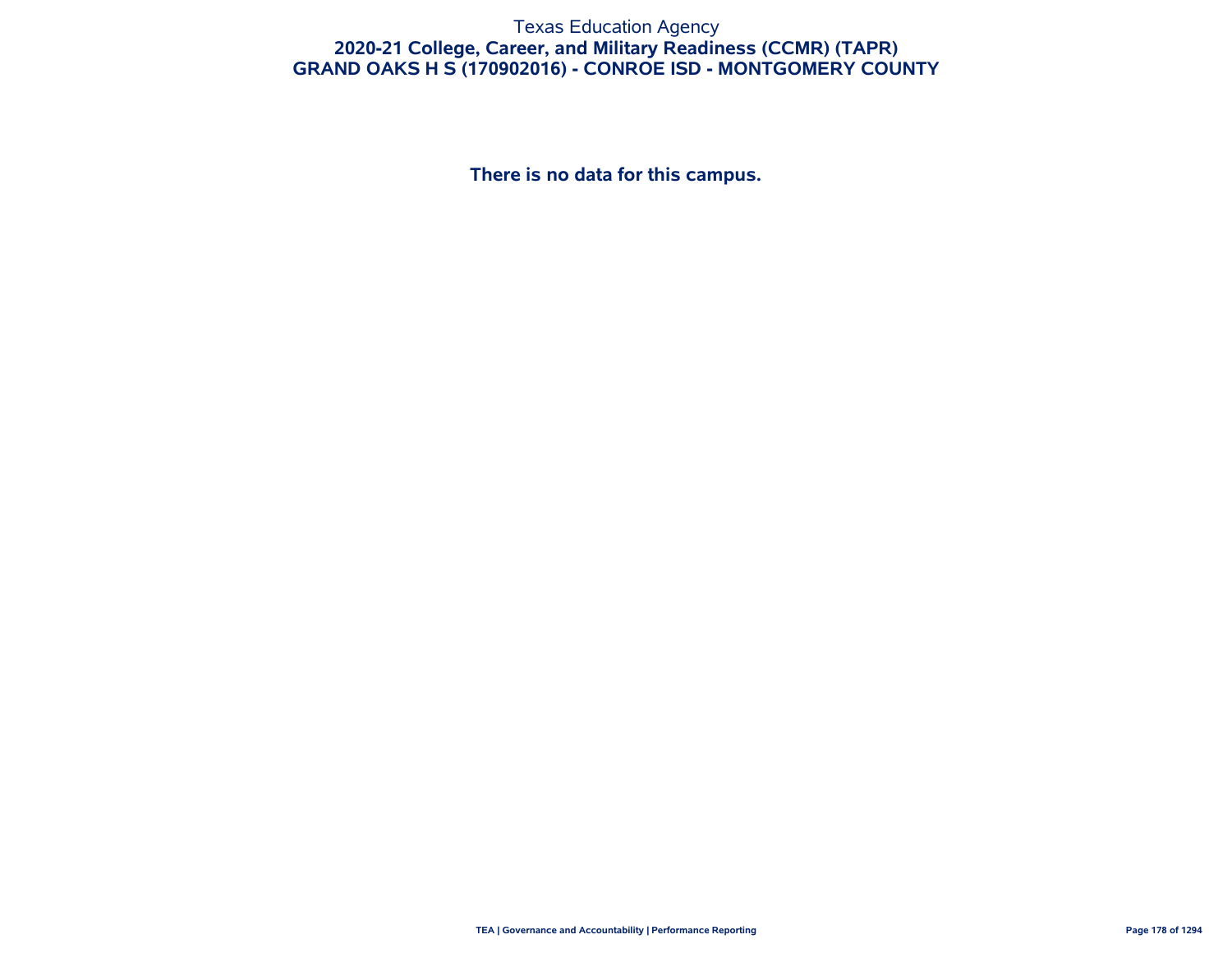#### Texas Education Agency **2020-21 CCMR-Related Indicators (TAPR) GRAND OAKS H S (170902016) - CONROE ISD - MONTGOMERY COUNTY**

|                                                                                  |                 |       |       |       |                |             |                                                                           |          |                | <b>Two</b><br><b>or</b> |                          |                     |              |
|----------------------------------------------------------------------------------|-----------------|-------|-------|-------|----------------|-------------|---------------------------------------------------------------------------|----------|----------------|-------------------------|--------------------------|---------------------|--------------|
|                                                                                  | <b>Academic</b> |       |       |       | <b>African</b> |             | <b>American</b>                                                           |          | <b>Pacific</b> |                         | <b>More Special Econ</b> |                     |              |
|                                                                                  | Year            |       |       |       |                |             | State District Campus American Hispanic White Indian Asian Islander Races |          |                |                         | Ed                       | <b>Disady EB/EL</b> |              |
| TSIA Results (Graduates >= Criterion) (Annual Graduates)                         |                 |       |       |       |                |             |                                                                           |          |                |                         |                          |                     |              |
| Reading                                                                          | 2019-20         | 30.1% | 29.6% |       |                |             |                                                                           |          |                |                         |                          |                     |              |
|                                                                                  | 2018-19         | 33.4% | 36.6% |       |                |             |                                                                           |          |                |                         |                          |                     |              |
| <b>Mathematics</b>                                                               | 2019-20         | 21.2% | 17.8% |       |                |             |                                                                           |          |                |                         |                          |                     |              |
|                                                                                  | 2018-19         | 24.7% | 26.0% |       |                |             |                                                                           |          |                |                         |                          |                     |              |
| <b>Both Subjects</b>                                                             | 2019-20         | 16.4% | 14.8% |       |                |             |                                                                           |          |                |                         |                          |                     |              |
|                                                                                  | 2018-19         | 18.8% | 21.3% |       |                |             |                                                                           |          |                |                         |                          |                     |              |
| <b>Completed and Received Credit for College Prep Courses (Annual Graduates)</b> |                 |       |       |       |                |             |                                                                           |          |                |                         |                          |                     |              |
| English Language Arts                                                            | 2019-20         | 7.3%  | 7.3%  |       |                |             |                                                                           |          |                |                         |                          |                     |              |
|                                                                                  | 2018-19         | 5.1%  | 4.1%  |       |                |             |                                                                           |          |                |                         |                          |                     |              |
| Mathematics                                                                      | 2019-20         | 9.7%  | 3.1%  |       |                |             |                                                                           |          |                |                         |                          |                     |              |
|                                                                                  | 2018-19         | 7.3%  | 2.0%  |       |                |             |                                                                           |          |                |                         |                          |                     |              |
| <b>Both Subjects</b>                                                             | 2019-20         | 4.2%  | 2.2%  |       |                |             |                                                                           |          |                |                         |                          |                     |              |
|                                                                                  | 2018-19         | 2.6%  | 1.3%  |       |                |             |                                                                           |          |                |                         |                          |                     |              |
| AP/IB Results (Participation) (Grades 11-12)                                     |                 |       |       |       |                |             |                                                                           |          |                |                         |                          |                     |              |
| All Subjects                                                                     | 2020            | 22.0% | 29.2% | 34.4% | 15.5%          | 30.1% 38.4% |                                                                           | $-66.7%$ |                | $* 41.7%$               | 3.6%                     | 15.2%               | 38.5%        |
|                                                                                  | 2019            | 25.2% | 33.8% |       |                |             |                                                                           |          |                |                         |                          |                     |              |
| English Language Arts                                                            | 2020            | 12.7% | 10.9% | 20.8% | 10.7%          | 19.2% 21.2% |                                                                           | $-55.6%$ |                | $*$ 20.8%               | 3.6%                     | 10.6%               | 0.0%         |
|                                                                                  | 2019            | 14.5% | 12.8% |       |                |             |                                                                           |          |                |                         |                          |                     |              |
| <b>Mathematics</b>                                                               | 2020            | 6.4%  | 11.2% | 7.7%  | 0.0%           | 4.8% 10.4%  |                                                                           | $-11.1%$ | $^{\ast}$      | 16.7%                   | 3.6%                     | 1.5%                | 0.0%         |
|                                                                                  | 2019            | 7.4%  | 13.1% |       |                |             |                                                                           |          |                |                         |                          |                     |              |
| Science                                                                          | 2020            | 9.4%  | 15.1% | 14.3% | 3.6%           | 11.0% 16.5% |                                                                           | $-37.0%$ |                | $*$ 20.8%               | 3.6%                     | 5.3%                | 0.0%         |
|                                                                                  | 2019            | 10.4% | 18.0% |       |                |             |                                                                           |          |                |                         |                          |                     |              |
| <b>Social Studies</b>                                                            | 2020            | 12.4% | 17.8% | 23.1% | 13.1%          | 19.2% 25.9% |                                                                           | $-40.7%$ | $^{\ast}$      | 25.0%                   | 3.6%                     | 10.6%               | 0.0%         |
|                                                                                  | 2019            | 13.9% | 21.2% |       |                |             |                                                                           |          |                |                         |                          |                     |              |
| AP/IB Results (Examinees >= Criterion) (Grades 11-12)                            |                 |       |       |       |                |             |                                                                           |          |                |                         |                          |                     |              |
| All Subjects                                                                     | 2020            | 59.0% | 70.8% | 61.5% | 23.1%          | 65.9% 63.2% |                                                                           | $-61.1%$ |                | $*$ 70.0%               | $\ast$                   |                     | 70.0% 100.0% |
|                                                                                  | 2019            | 51.0% | 65.6% |       |                |             |                                                                           |          |                |                         |                          |                     |              |
| English Language Arts                                                            | 2020            | 50.1% | 62.6% | 43.8% | 33.3%          | 46.4% 41.3% |                                                                           | $-46.7%$ |                | $* 60.0\%$              | $\ast$                   | 42.9%               |              |
|                                                                                  | 2019            | 41.2% | 63.5% |       |                |             |                                                                           |          |                |                         |                          |                     |              |
| <b>Mathematics</b>                                                               | 2020            | 56.5% | 65.0% | 57.8% |                | 28.6% 61.3% |                                                                           | $\ast$   |                | $\ast$                  | $\ast$                   | $\ast$              |              |
|                                                                                  | 2019            | 52.2% | 63.2% |       |                |             |                                                                           |          |                |                         |                          |                     |              |
| Science                                                                          | 2020            | 47.6% | 64.5% | 41.0% |                | 37.5% 40.8% |                                                                           | $-30.0%$ | - 1            | 80.0%                   | $\ast$                   | 28.6%               |              |
|                                                                                  | 2019            | 40.6% | 61.6% |       |                |             |                                                                           |          |                |                         |                          |                     |              |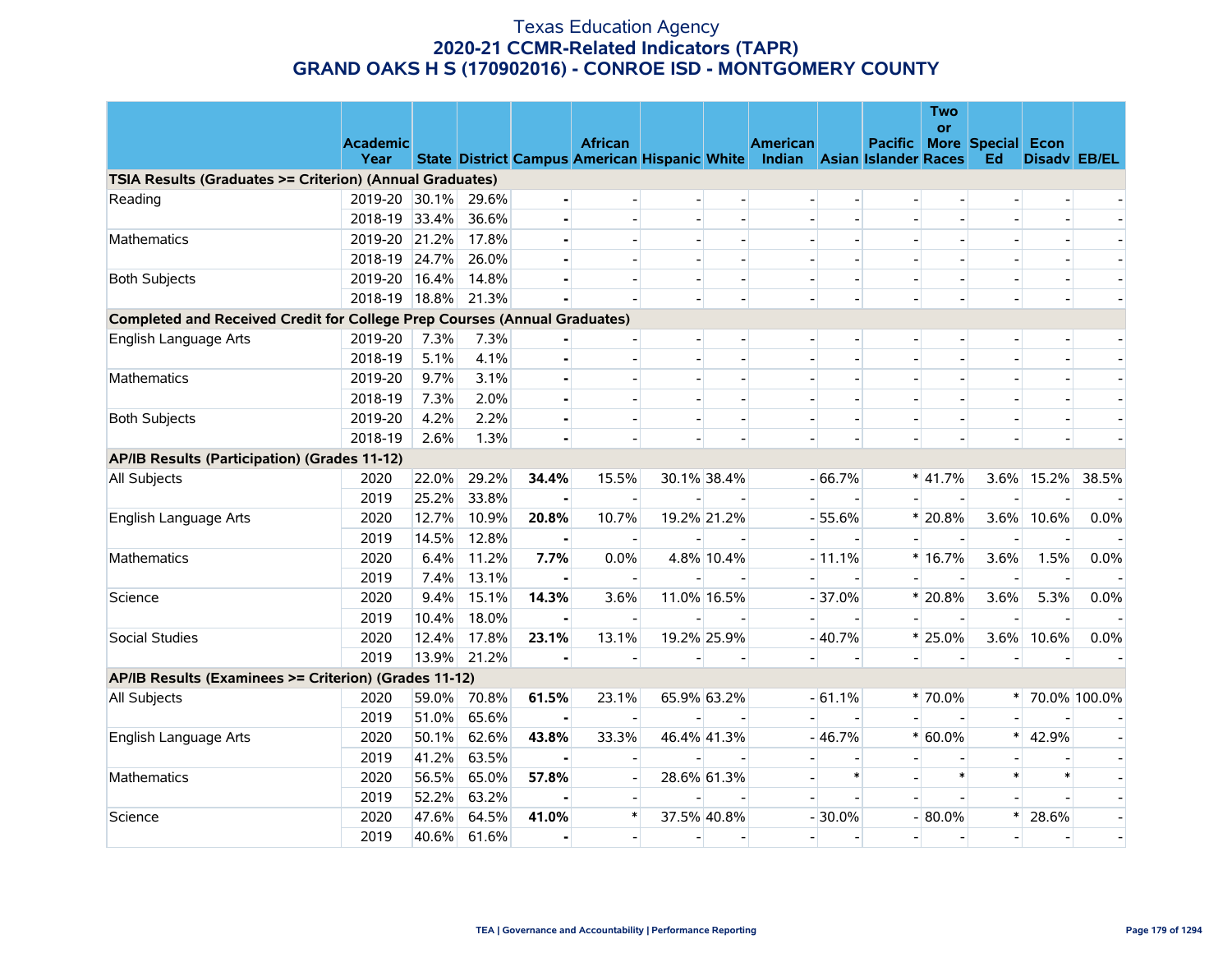#### Texas Education Agency **2020-21 CCMR-Related Indicators (TAPR) GRAND OAKS H S (170902016) - CONROE ISD - MONTGOMERY COUNTY**

|                                             | Academic<br>Year |       |       |       | <b>African</b><br><b>State District Campus American Hispanic White</b> |                          |             | <b>American</b><br>Indian |          | <b>Pacific</b><br><b>Asian Islander Races</b> | <b>Two</b><br>or | <b>More Special Econ</b><br>Ed | <b>Disadv EB/EL</b> |                          |
|---------------------------------------------|------------------|-------|-------|-------|------------------------------------------------------------------------|--------------------------|-------------|---------------------------|----------|-----------------------------------------------|------------------|--------------------------------|---------------------|--------------------------|
| Social Studies                              | 2020             | 52.3% | 62.9% | 57.5% | 9.1%                                                                   |                          | 53.6% 63.6% |                           | $-63.6%$ |                                               | $* 66.7%$        | $\ast$                         | 64.3%               |                          |
|                                             | 2019             | 46.3% | 59.3% |       |                                                                        |                          |             |                           |          |                                               |                  |                                |                     |                          |
| <b>SAT/ACT Results (Annual Graduates)</b>   |                  |       |       |       |                                                                        |                          |             |                           |          |                                               |                  |                                |                     |                          |
| Tested                                      | 2019-20          | 76.7% | 65.6% |       |                                                                        |                          |             |                           |          |                                               |                  |                                |                     |                          |
|                                             | 2018-19          | 75.0% | 70.0% |       |                                                                        |                          |             |                           |          |                                               |                  |                                |                     |                          |
| At/Above Criterion for All Examinees        | 2019-20          | 35.7% | 64.6% |       |                                                                        |                          |             |                           |          |                                               |                  |                                |                     |                          |
|                                             | 2018-19          | 36.1% | 61.3% |       |                                                                        |                          |             |                           |          |                                               |                  |                                |                     |                          |
| <b>Average SAT Score (Annual Graduates)</b> |                  |       |       |       |                                                                        |                          |             |                           |          |                                               |                  |                                |                     |                          |
| All Subjects                                | 2019-20          | 1019  | 1147  |       |                                                                        |                          |             |                           |          |                                               |                  |                                |                     |                          |
|                                             | 2018-19          | 1027  | 1153  |       |                                                                        |                          |             |                           |          |                                               |                  |                                |                     |                          |
| English Language Arts and Writing           | 2019-20          | 513   | 573   |       |                                                                        |                          |             |                           |          |                                               |                  |                                |                     |                          |
|                                             | 2018-19          | 517   | 579   |       |                                                                        |                          |             |                           |          |                                               |                  |                                |                     |                          |
| <b>Mathematics</b>                          | 2019-20          | 506   | 573   |       |                                                                        |                          |             |                           |          |                                               |                  |                                |                     |                          |
|                                             | 2018-19          | 510   | 574   |       |                                                                        | $\overline{\phantom{a}}$ |             |                           |          |                                               |                  |                                |                     |                          |
| <b>Average ACT Score (Annual Graduates)</b> |                  |       |       |       |                                                                        |                          |             |                           |          |                                               |                  |                                |                     |                          |
| All Subjects                                | 2019-20          | 20    | 25    |       |                                                                        |                          |             |                           |          |                                               |                  |                                |                     |                          |
|                                             | 2018-19          | 21    | 24    |       |                                                                        |                          |             |                           |          |                                               |                  |                                |                     |                          |
| English Language Arts                       | 2019-20          | 20    | 25    |       |                                                                        |                          |             |                           |          |                                               |                  |                                |                     |                          |
|                                             | 2018-19          | 20    | 24    |       |                                                                        |                          |             |                           |          |                                               |                  |                                |                     | $\overline{\phantom{a}}$ |
| <b>Mathematics</b>                          | 2019-20          | 20    | 25    |       |                                                                        |                          |             |                           |          |                                               |                  |                                |                     |                          |
|                                             | 2018-19          | 20    | 23    |       |                                                                        |                          |             |                           |          |                                               |                  |                                |                     |                          |
| Science                                     | 2019-20          | 21    | 25    |       |                                                                        |                          |             |                           |          |                                               |                  |                                |                     |                          |
|                                             | 2018-19          | 21    | 24    |       |                                                                        |                          |             |                           |          |                                               |                  |                                |                     |                          |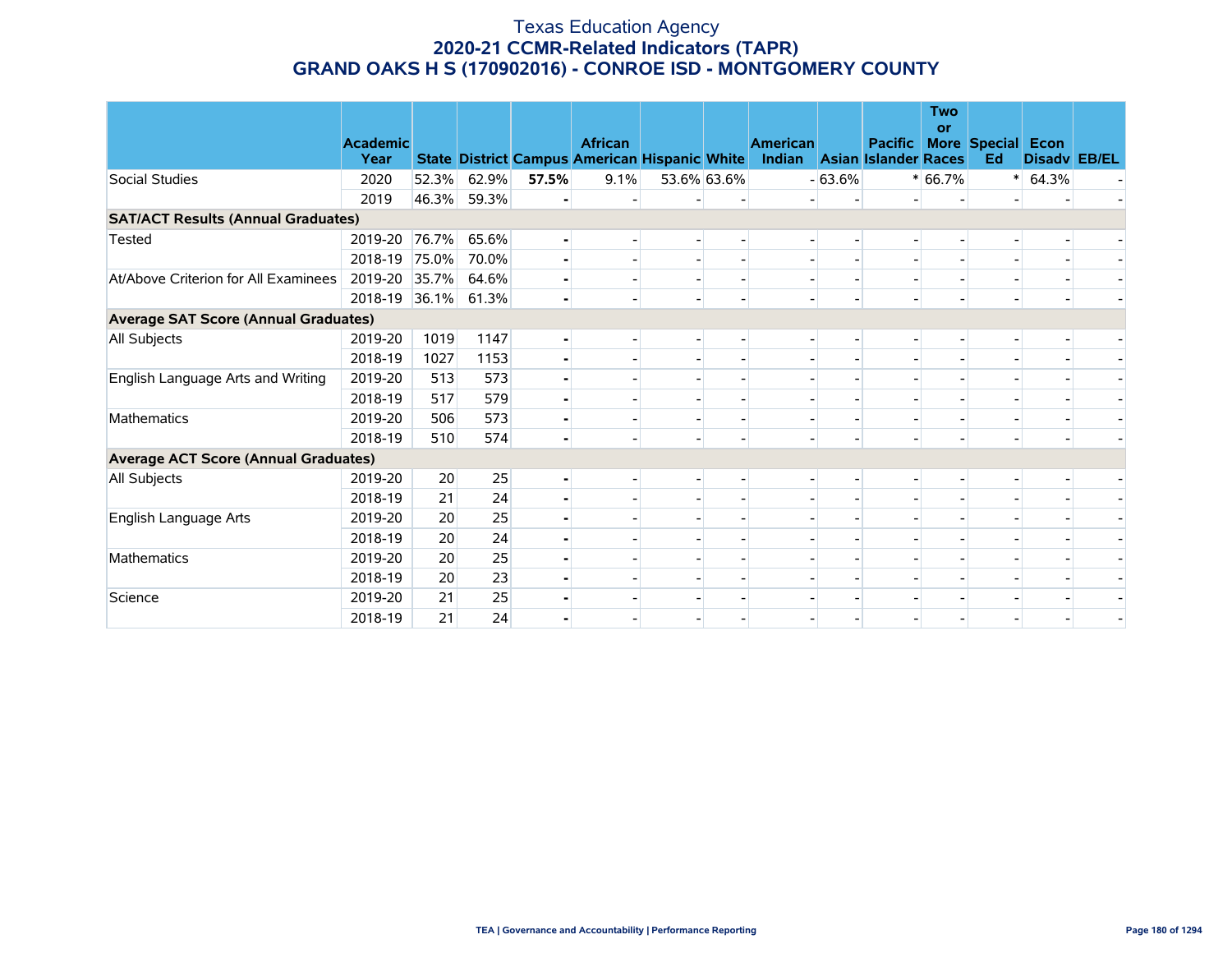#### Texas Education Agency **2020-21 Other Postsecondary Indicators (TAPR) GRAND OAKS H S (170902016) - CONROE ISD - MONTGOMERY COUNTY**

|                                                                                                | <b>Academic</b> |       |       |         | <b>African</b>                                |         |             | <b>American</b> |             | <b>Pacific</b>              | <b>Two</b><br>or | <b>More Special Econ</b> |                     |         |
|------------------------------------------------------------------------------------------------|-----------------|-------|-------|---------|-----------------------------------------------|---------|-------------|-----------------|-------------|-----------------------------|------------------|--------------------------|---------------------|---------|
|                                                                                                | Year            |       |       |         | State District Campus American Hispanic White |         |             | Indian          |             | <b>Asian Islander Races</b> |                  | Ed                       | <b>Disady EB/EL</b> |         |
| <b>Advanced/Dual-Credit Course Completion (Grades 9-12)</b>                                    |                 |       |       |         |                                               |         |             |                 |             |                             |                  |                          |                     |         |
| Any Subject                                                                                    | 2019-20         | 46.3% | 47.1% | 41.0%   | 28.8%                                         |         | 40.3% 42.4% |                 | 16.7% 69.7% |                             | 35.7% 38.0%      | 5.1%                     | 25.2%               | 27.3%   |
|                                                                                                | 2018-19         | 44.6% | 45.6% | 31.6%   | 21.6%                                         |         | 25.2% 35.1% | *               | 58.2%       |                             | 37.5% 33.3%      | 2.5%                     | 19.0%               | 0.0%    |
| English Language Arts                                                                          | 2019-20         | 18.2% | 15.6% | 15.4%   | 13.9%                                         | 12.0%   | 16.7%       | $0.0\%$         | 23.5%       | 23.1%                       | 16.5%            | 3.4%                     | 10.3%               | 2.3%    |
|                                                                                                | 2018-19         | 17.8% | 14.0% | 0.0%    | $0.0\%$                                       | 0.0%    | 0.0%        | ∗               | $0.0\%$     | 0.0%                        | $0.0\%$          | $0.0\%$                  | $0.0\%$             | $0.0\%$ |
| <b>Mathematics</b>                                                                             | 2019-20         | 20.7% | 24.1% | 9.4%    | 3.5%                                          | $5.0\%$ | 11.7%       | $0.0\%$         | 20.4%       | 15.4%                       | 15.2%            | 0.9%                     | 4.3%                | 6.8%    |
|                                                                                                | 2018-19         | 20.4% | 24.0% | 2.4%    | $0.0\%$                                       | 1.8%    | 2.8%        | ∗               | 3.6%        | 0.0%                        | 8.9%             | 0.0%                     | 0.0%                | 0.0%    |
| Science                                                                                        | 2019-20         | 22.4% | 22.2% | 6.8%    | 3.1%                                          | 4.5%    | 8.0%        | $0.0\%$         | 15.3%       | $0.0\%$                     | 11.5%            | 0.9%                     | 3.8%                | 4.8%    |
|                                                                                                | 2018-19         | 21.7% | 21.5% | $0.0\%$ | $0.0\%$                                       | $0.0\%$ | 0.0%        | *               | $0.0\%$     | $0.0\%$                     | $0.0\%$          | $0.0\%$                  | $0.0\%$             | $0.0\%$ |
| Social Studies                                                                                 | 2019-20         | 24.6% | 26.4% | 33.1%   | 20.4%                                         |         | 30.3% 35.5% | 20.0%           | 62.2%       |                             | 30.8% 32.9%      | 2.6%                     | 17.4%               | 0.0%    |
|                                                                                                | 2018-19         | 23.6% | 25.6% | 31.8%   | 21.8%                                         |         | 24.9% 35.5% | $\ast$          | 58.2%       |                             | 37.5% 33.3%      | 2.6%                     | 18.7%               | 0.0%    |
| <b>CTE Coherent Sequence (Annual Graduates)</b>                                                |                 |       |       |         |                                               |         |             |                 |             |                             |                  |                          |                     |         |
|                                                                                                | 2019-20         | 58.5% | 39.2% |         |                                               |         |             |                 |             |                             |                  |                          |                     |         |
|                                                                                                | 2018-19         | 59.0% | 40.5% |         |                                               |         |             |                 |             |                             |                  |                          |                     |         |
| Graduates Enrolled in Texas Institution of Higher Education (TX IHE)                           |                 |       |       |         |                                               |         |             |                 |             |                             |                  |                          |                     |         |
|                                                                                                | 2018-19         | 52.6% | 52.0% |         |                                               |         |             |                 |             |                             |                  |                          |                     |         |
|                                                                                                | 2017-18         | 53.4% | 52.7% |         |                                               |         |             |                 |             |                             |                  |                          |                     |         |
| Graduates in TX IHE Completing One Year Without Enrollment in a Developmental Education Course |                 |       |       |         |                                               |         |             |                 |             |                             |                  |                          |                     |         |
|                                                                                                | 2018-19         | 42.2% | 55.5% |         |                                               |         |             |                 |             |                             |                  |                          |                     |         |
|                                                                                                | 2017-18         | 60.7% | 71.3% |         |                                               |         |             |                 |             |                             |                  |                          |                     |         |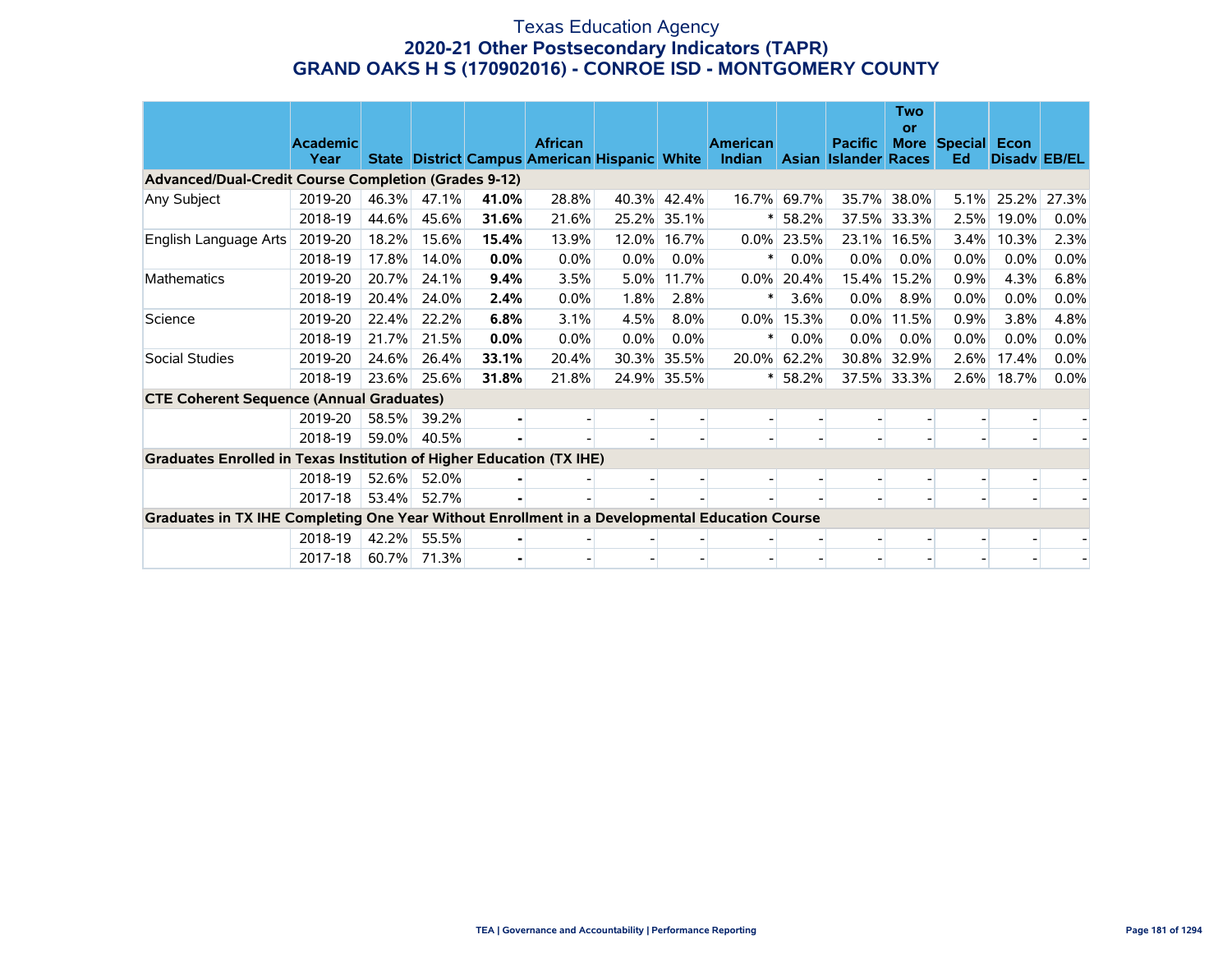#### Texas Education Agency **2020-21 Student Information (TAPR) GRAND OAKS H S (170902016) - CONROE ISD - MONTGOMERY COUNTY**

|                                               |              | <b>Membership</b>             |       |                                                             | <b>Enrollment</b> |                               |       |              |
|-----------------------------------------------|--------------|-------------------------------|-------|-------------------------------------------------------------|-------------------|-------------------------------|-------|--------------|
|                                               |              | <b>Campus</b>                 |       |                                                             |                   | <b>Campus</b>                 |       |              |
| <b>Student Information</b>                    |              | <b>Count Percent District</b> |       | <b>State</b>                                                |                   | <b>Count Percent District</b> |       | <b>State</b> |
|                                               |              |                               |       |                                                             |                   |                               |       |              |
| <b>Total Students</b>                         |              |                               |       | 2,962 100.0% 64,294 5,359,040 2,965 100.0% 64,563 5,371,586 |                   |                               |       |              |
| <b>Students by Grade:</b>                     |              |                               |       |                                                             |                   |                               |       |              |
| Early Childhood Education                     | 0            | 0.0%                          | 0.3%  | 0.3%                                                        | 0                 | 0.0%                          | 0.5%  | 0.4%         |
| Pre-Kindergarten                              | 0            | 0.0%                          | 2.2%  | 3.7%                                                        | 0                 | 0.0%                          | 2.2%  | 3.7%         |
| Kindergarten                                  | $\mathbf 0$  | 0.0%                          | 6.7%  | 6.7%                                                        | 0                 | 0.0%                          | 6.7%  | 6.7%         |
| Grade 1                                       | 0            | 0.0%                          | 7.1%  | 7.1%                                                        | 0                 | 0.0%                          | 7.1%  | 7.1%         |
| Grade 2                                       | $\mathbf{0}$ | 0.0%                          | 7.2%  | 7.1%                                                        | $\mathbf 0$       | 0.0%                          | 7.1%  | 7.1%         |
| Grade 3                                       | 0            | 0.0%                          | 7.2%  | 7.1%                                                        | 0                 | 0.0%                          | 7.2%  | 7.1%         |
| Grade 4                                       | $\mathbf 0$  | 0.0%                          | 7.2%  | 7.2%                                                        | 0                 | 0.0%                          | 7.2%  | 7.2%         |
| Grade 5                                       | $\mathbf 0$  | 0.0%                          | 7.7%  | 7.4%                                                        | 0                 | 0.0%                          | 7.7%  | 7.4%         |
| Grade 6                                       | 0            | 0.0%                          | 7.9%  | 7.7%                                                        | 0                 | 0.0%                          | 7.9%  | 7.7%         |
| Grade 7                                       | $\mathbf 0$  | 0.0%                          | 8.0%  | 7.9%                                                        | 0                 | 0.0%                          | 8.0%  | 7.8%         |
| Grade 8                                       | $\mathbf 0$  | 0.0%                          | 8.0%  | 7.9%                                                        | 0                 | 0.0%                          | 8.0%  | 7.9%         |
| Grade 9                                       | 838          | 28.3%                         | 7.9%  | 8.1%                                                        | 839               | 28.3%                         | 7.9%  | 8.1%         |
| Grade 10                                      | 796          | 26.9%                         | 8.1%  | 7.8%                                                        | 797               | 26.9%                         | 8.1%  | 7.8%         |
| Grade 11                                      | 743          | 25.1%                         | 7.5%  | 7.2%                                                        | 743               | 25.1%                         | 7.5%  | 7.2%         |
| Grade 12                                      | 585          | 19.8%                         | 6.9%  | 6.8%                                                        | 586               | 19.8%                         | 7.0%  | 6.8%         |
| <b>Ethnic Distribution:</b>                   |              |                               |       |                                                             |                   |                               |       |              |
| African American                              | 434          | 14.7%                         | 8.7%  | 12.7%                                                       | 435               | 14.7%                         | 8.7%  | 12.7%        |
| Hispanic                                      | 827          | 27.9%                         | 38.0% | 52.9%                                                       | 828               | 27.9%                         | 37.9% | 52.9%        |
| White                                         | 1,436        | 48.5%                         | 44.5% | 26.5%                                                       | 1,437             | 48.5%                         | 44.5% | 26.5%        |
| American Indian                               | 5            | 0.2%                          | 0.4%  | 0.3%                                                        | 5                 | 0.2%                          | 0.4%  | 0.3%         |
| Asian                                         | 131          | 4.4%                          | 4.9%  | 4.7%                                                        | 131               | 4.4%                          | 4.9%  | 4.7%         |
| Pacific Islander                              | 15           | 0.5%                          | 0.2%  | 0.2%                                                        | 15                | 0.5%                          | 0.2%  | 0.2%         |
| Two or More Races                             | 114          | 3.8%                          | 3.3%  | 2.7%                                                        | 114               | 3.8%                          | 3.3%  | 2.7%         |
| Sex:                                          |              |                               |       |                                                             |                   |                               |       |              |
| Female                                        | 1,458        | 49.2%                         | 49.1% | 48.9%                                                       | 1,458             | 49.2%                         | 49.0% | 48.9%        |
| Male                                          | 1,504        | 50.8%                         | 50.9% | 51.1%                                                       | 1,507             | 50.8%                         | 51.0% | 51.1%        |
|                                               |              |                               |       |                                                             |                   |                               |       |              |
| Economically Disadvantaged                    | 651          | 22.0%                         | 39.8% | 60.3%                                                       | 652               | 22.0%                         | 39.8% | 60.2%        |
| Non-Educationally Disadvantaged               | 2,311        | 78.0%                         | 60.2% | 39.7%                                                       | 2,313             | 78.0%                         | 60.2% | 39.8%        |
| Section 504 Students                          | 289          | 9.8%                          | 8.1%  | 7.2%                                                        | 290               | 9.8%                          | 8.1%  | 7.2%         |
| EB Students/EL                                | 56           | 1.9%                          | 16.3% | 20.7%                                                       | 56                | 1.9%                          | 16.3% | 20.6%        |
| Students w/ Disciplinary Placements (2019-20) | 30           | 1.4%                          | 0.8%  | 1.2%                                                        |                   |                               |       |              |
| Students w/ Dyslexia                          | 136          | 4.6%                          | 5.1%  | 4.5%                                                        | 136               | 4.6%                          | 5.1%  | 4.5%         |
| <b>Foster Care</b>                            | 5            | 0.2%                          | 0.3%  | 0.3%                                                        | 5                 | 0.2%                          | 0.3%  | 0.3%         |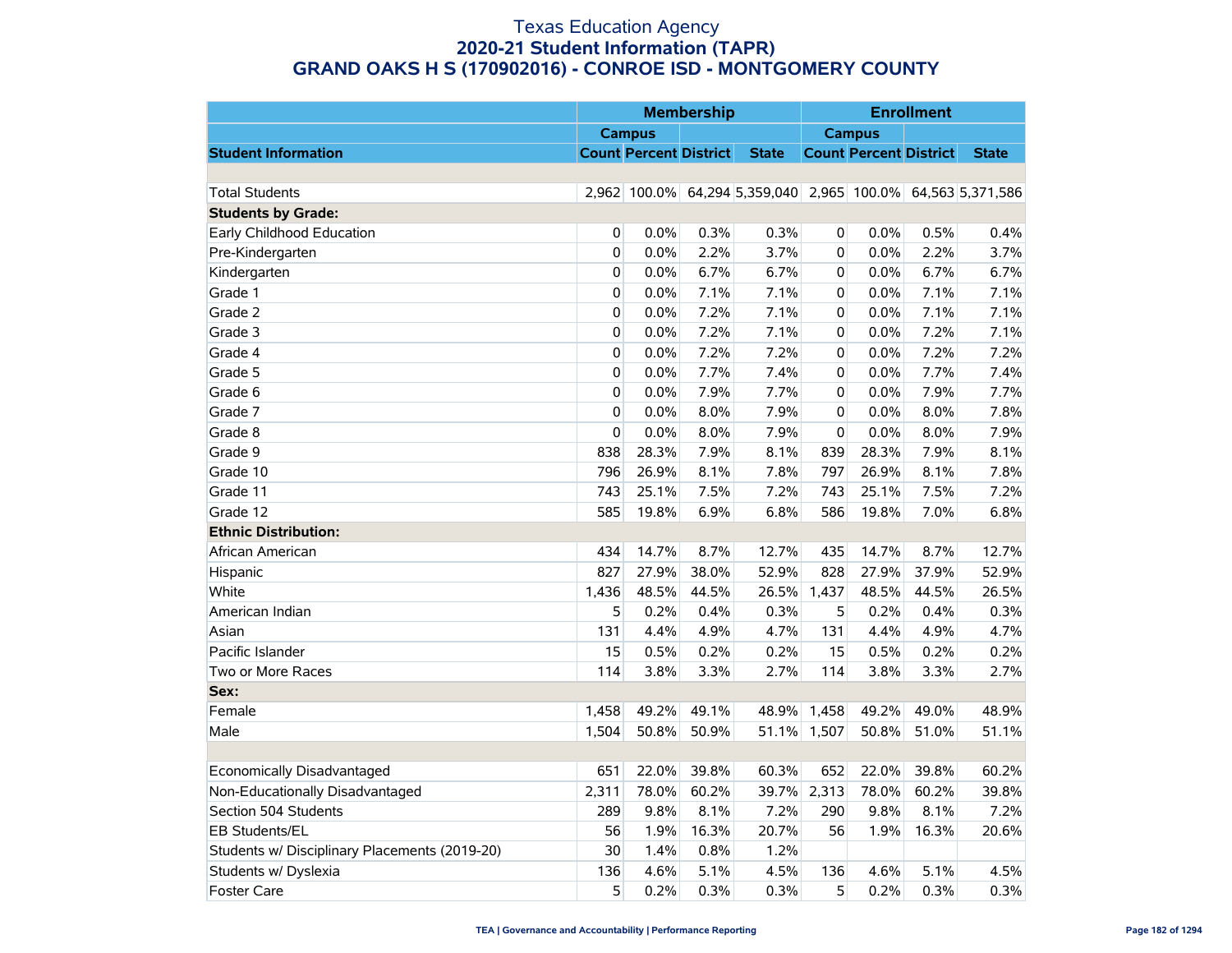#### Texas Education Agency **2020-21 Student Information (TAPR) GRAND OAKS H S (170902016) - CONROE ISD - MONTGOMERY COUNTY**

|                                                                          | <b>Membership</b> |                               |       | <b>Enrollment</b> |          |                               |       |              |
|--------------------------------------------------------------------------|-------------------|-------------------------------|-------|-------------------|----------|-------------------------------|-------|--------------|
|                                                                          |                   | <b>Campus</b>                 |       |                   |          | <b>Campus</b>                 |       |              |
| <b>Student Information</b>                                               |                   | <b>Count Percent District</b> |       | <b>State</b>      |          | <b>Count Percent District</b> |       | <b>State</b> |
| Homeless                                                                 | 38                | 1.3%                          | 0.5%  | 1.1%              | 38       | 1.3%                          | 0.5%  | 1.1%         |
| Immigrant                                                                | 22                | 0.7%                          | 2.8%  | 2.0%              | 22       | 0.7%                          | 2.8%  | 2.0%         |
| Migrant                                                                  | $\Omega$          | 0.0%                          | 0.1%  | 0.3%              | $\Omega$ | 0.0%                          | 0.1%  | 0.3%         |
| Title I                                                                  | 37                | 1.2%                          | 29.4% | 64.5%             | 37       | 1.2%                          | 29.4% | 64.5%        |
| Military Connected                                                       | 15                | 0.5%                          | 0.6%  | 2.7%              | 15       | 0.5%                          | 0.5%  | 2.7%         |
| At-Risk                                                                  | 1.058             | 35.7%                         | 39.1% | 49.2%             | 1,061    | 35.8%                         | 39.0% | 49.1%        |
| <b>Students by Instructional Program:</b>                                |                   |                               |       |                   |          |                               |       |              |
| <b>Bilingual/ESL Education</b>                                           | 46                | 1.6%                          | 15.9% | 21.0%             | 46       | 1.6%                          | 15.9% | 20.9%        |
| Gifted and Talented Education                                            | 217               | 7.3%                          | 8.3%  | 8.3%              | 217      | 7.3%                          | 8.3%  | 8.3%         |
| <b>Special Education</b>                                                 | 159               | 5.4%                          | 8.8%  | 11.1%             | 159      | 5.4%                          | 9.1%  | 11.3%        |
| Students with Disabilities by Type of Primary Disability:                |                   |                               |       |                   |          |                               |       |              |
| <b>Total Students with Disabilities</b>                                  | 159               |                               |       |                   |          |                               |       |              |
| By Type of Primary Disability<br>Students with Intellectual Disabilities | 64                | 40.3%                         | 34.9% | 42.5%             |          |                               |       |              |
| Students with Physical Disabilities                                      | $\ast$            | $\ast$                        | 22.9% | 21.3%             |          |                               |       |              |
| <b>Students with Autism</b>                                              | $**$              | $**$                          | 17.5% | 14.1%             |          |                               |       |              |
| Students with Behavioral Disabilities                                    | 58                | 36.5%                         | 22.5% | 20.6%             |          |                               |       |              |
| Students with Non-Categorical Early Childhood                            | $\mathbf 0$       | 0.0%                          | 2.2%  | 1.5%              |          |                               |       |              |
| Mobility (2019-20):                                                      |                   |                               |       |                   |          |                               |       |              |
| <b>Total Mobile Students</b>                                             | 176               | 8.0%                          | 11.2% | 13.8%             |          |                               |       |              |
| By Ethnicity:<br>African American                                        | 49                | 2.2%                          | 1.6%  | 2.8%              |          |                               |       |              |
| Hispanic                                                                 | 45                | 2.0%                          | 4.4%  | 7.1%              |          |                               |       |              |
| White                                                                    | 68                | 3.1%                          | 4.3%  | 3.1%              |          |                               |       |              |
| American Indian                                                          | 1                 | 0.0%                          | 0.0%  | 0.1%              |          |                               |       |              |
| Asian                                                                    | 5                 | 0.2%                          | 0.3%  | 0.4%              |          |                               |       |              |
| Pacific Islander                                                         | 3                 | 0.1%                          | 0.1%  | 0.0%              |          |                               |       |              |
| Two or More Races                                                        | 5                 | 0.2%                          | 0.4%  | 0.4%              |          |                               |       |              |
| Count and Percent of Special Ed Students who are Mobile                  | 15                | 12.2%                         | 15.9% | 16.5%             |          |                               |       |              |
| Count and Percent of EB Students/EL who are Mobile                       | 5                 | 11.1%                         | 14.0% | 13.6%             |          |                               |       |              |
| Count and Percent of Econ Dis Students who are Mobile                    | 80                | 15.1%                         | 16.3% | 16.0%             |          |                               |       |              |
| <b>Student Attrition (2019-20):</b>                                      |                   |                               |       |                   |          |                               |       |              |
| <b>Total Student Attrition</b>                                           | 166               | 7.9%                          | 16.7% | 16.6%             |          |                               |       |              |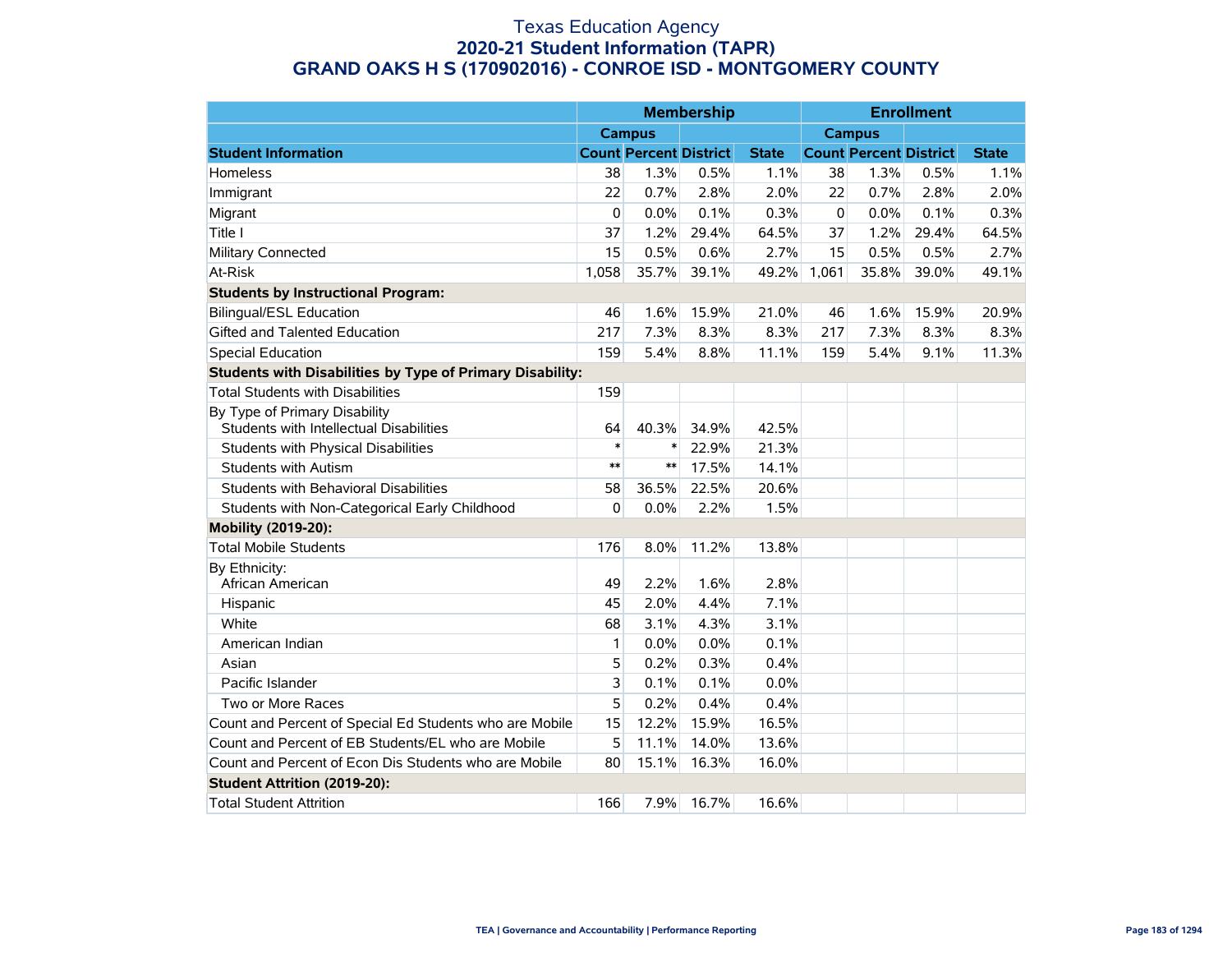#### Texas Education Agency **2020-21 Student Information (TAPR) GRAND OAKS H S (170902016) - CONROE ISD - MONTGOMERY COUNTY**

|                                                                                  |      | --Non-Special<br><b>Education Rates--</b> |              | ---Special Education<br>Rates--- |  |              |  |
|----------------------------------------------------------------------------------|------|-------------------------------------------|--------------|----------------------------------|--|--------------|--|
| <b>Student</b><br><b>Information Campus District State Campus District State</b> |      |                                           |              |                                  |  |              |  |
| <b>Retention Rates by Grade:</b>                                                 |      |                                           |              |                                  |  |              |  |
| Kindergarten                                                                     |      |                                           | $0.4\%$ 1.4% | $\overline{\phantom{0}}$         |  | $0.8\%$ 4.8% |  |
| Grade 1                                                                          |      |                                           | $0.6\%$ 1.9% | $\overline{\phantom{0}}$         |  | $0.8\%$ 3.2% |  |
| Grade 2                                                                          |      |                                           | $0.1\%$ 1.0% | -                                |  | $0.8\%$ 1.4% |  |
| Grade 3                                                                          |      |                                           | $0.2\%$ 0.5% | -                                |  | $0.6\%$ 0.6% |  |
| Grade 4                                                                          |      |                                           | $0.0\%$ 0.3% | $\overline{\phantom{0}}$         |  | $0.2\%$ 0.4% |  |
| Grade 5                                                                          |      |                                           | $0.1\%$ 0.2% | -                                |  | $0.0\%$ 0.3% |  |
| Grade 6                                                                          |      |                                           | $0.0\%$ 0.2% | -                                |  | $0.2\%$ 0.3% |  |
| Grade 7                                                                          |      |                                           | $0.1\%$ 0.3% | -                                |  | $0.2\%$ 0.3% |  |
| Grade 8                                                                          |      |                                           | $0.0\%$ 0.2% | -                                |  | $0.0\%$ 0.4% |  |
| Grade 9                                                                          | 2.0% |                                           | 1.3% 4.7%    | 0.0%                             |  | 1.1% 7.8%    |  |

Class Size Averages by Grade and Subject (Derived from teacher responsibility records):

| <b>Class Size</b><br><b>Information</b> | <b>Campus District State</b> |      |      |
|-----------------------------------------|------------------------------|------|------|
| Elementary:                             |                              |      |      |
| Kindergarten                            |                              | 18.7 | 17.7 |
| Grade 1                                 |                              | 18.6 | 18.0 |
| Grade 2                                 |                              | 19.7 | 18.0 |
| Grade 3                                 |                              | 19.3 | 18.2 |
| Grade 4                                 |                              | 19.6 | 18.3 |
| Grade 5                                 |                              | 23.2 | 19.8 |
| Grade 6                                 |                              | 24.0 | 19.4 |
| Secondary:                              |                              |      |      |
| English/Language Arts                   | 22.2                         | 20.1 | 15.7 |
| Foreign Languages                       | 24.6                         | 22.8 | 17.8 |
| <b>Mathematics</b>                      | 24.6                         | 21.8 | 16.9 |
| Science                                 | 25.2                         | 22.2 | 17.9 |
| Social Studies                          | 26.9                         | 23.5 | 18.3 |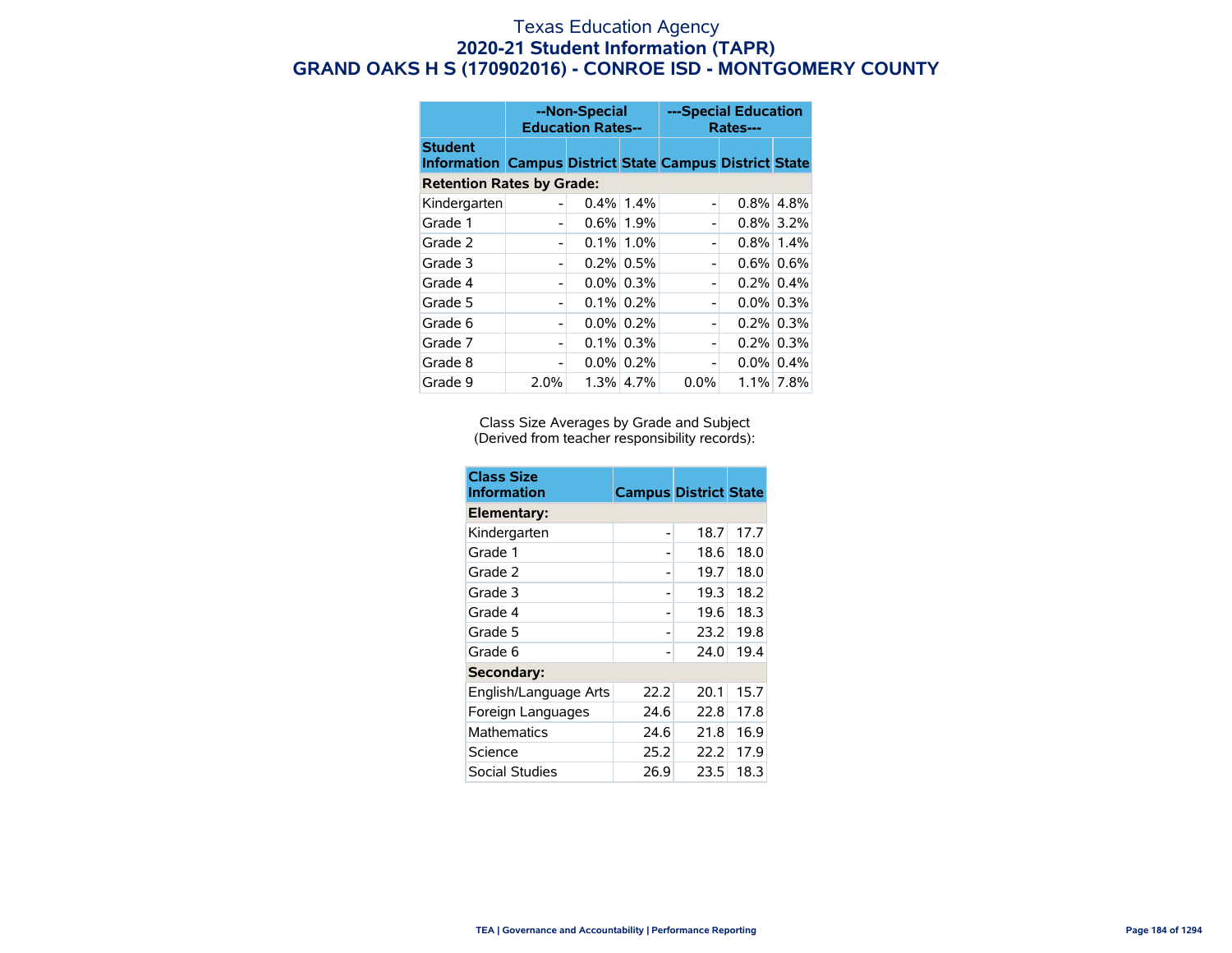#### Texas Education Agency **2020-21 Staff Information (TAPR) GRAND OAKS H S (170902016) - CONROE ISD - MONTGOMERY COUNTY**

|                                               | --------- Campus ---------            |        |        |                |
|-----------------------------------------------|---------------------------------------|--------|--------|----------------|
| <b>Staff Information</b>                      | <b>Count/Average Percent District</b> |        |        | <b>State</b>   |
|                                               |                                       |        |        |                |
| Total Staff                                   | 200.7                                 | 100.0% | 100.0% | 100.0%         |
|                                               |                                       |        |        |                |
| Professional Staff:                           | 187.1                                 | 93.2%  | 63.7%  | 64.3%          |
| <b>Teachers</b>                               | 156.0                                 | 77.8%  | 49.8%  | 49.6%          |
| Professional Support                          | 22.1                                  | 11.0%  | 10.8%  | 10.6%          |
| Campus Administration (School Leadership)     | 9.0                                   | 4.5%   | 2.6%   | 3.0%           |
| <b>Educational Aides:</b>                     | 13.6                                  | 6.8%   | 9.1%   | 10.6%          |
| <b>Librarians and Counselors (Headcount):</b> |                                       |        |        |                |
| <b>Full-time Librarians</b>                   | 2.0                                   | n/a    | 63.0   | 4,290.0        |
| Part-time Librarians                          | 0.0                                   | n/a    | 1.0    | 582.0          |
| <b>Full-time Counselors</b>                   | 10.0                                  | n/a    |        | 159.0 13,211.0 |
| Part-time Counselors                          | 0.0                                   | n/a    | 0.0    | 1,126.0        |
|                                               |                                       |        |        |                |
| Total Minority Staff:                         | 54.9                                  | 27.4%  | 32.8%  | 51.5%          |
| <b>Teachers by Ethnicity:</b>                 |                                       |        |        |                |
| African American                              | 7.0                                   | 4.5%   | 5.7%   | 11.1%          |
| Hispanic                                      | 20.0                                  | 12.8%  | 15.8%  | 28.4%          |
| White                                         | 115.9                                 | 74.3%  | 76.0%  | 56.9%          |
| American Indian                               | 2.1                                   | 1.4%   | 0.3%   | 0.3%           |
| Asian                                         | 5.0                                   | 3.2%   | 1.0%   | 1.8%           |
| Pacific Islander                              | 1.0                                   | 0.6%   | 0.1%   | 0.2%           |
| Two or More Races                             | 5.0                                   | 3.2%   | 1.1%   | 1.2%           |
| <b>Teachers by Sex:</b>                       |                                       |        |        |                |
| <b>Males</b>                                  | 71.7                                  | 45.9%  | 20.2%  | 23.8%          |
| Females                                       | 84.3                                  | 54.1%  | 79.8%  | 76.2%          |
| <b>Teachers by Highest Degree Held:</b>       |                                       |        |        |                |
| No Degree                                     | 1.4                                   | 0.9%   | 0.6%   | 1.2%           |
| <b>Bachelors</b>                              | 99.8                                  | 64.0%  | 72.8%  | 73.0%          |
| <b>Masters</b>                                | 52.5                                  | 33.6%  | 25.7%  | 25.0%          |
| Doctorate                                     | 2.3                                   | 1.5%   | 0.8%   | 0.7%           |
| <b>Teachers by Years of Experience:</b>       |                                       |        |        |                |
| <b>Beginning Teachers</b>                     | 9.9                                   | 6.4%   | 5.0%   | 6.7%           |
| 1-5 Years Experience                          | 47.0                                  | 30.1%  | 26.8%  | 27.8%          |
| 6-10 Years Experience                         | 37.5                                  | 24.0%  | 21.6%  | 20.3%          |
| 11-20 Years Experience                        | 49.3                                  | 31.6%  | 32.5%  | 29.1%          |
| 21-30 Years Experience                        | 11.9                                  | 7.6%   | 11.8%  | 13.0%          |
| Over 30 Years Experience                      | 0.5                                   | 0.3%   | 2.3%   | 3.1%           |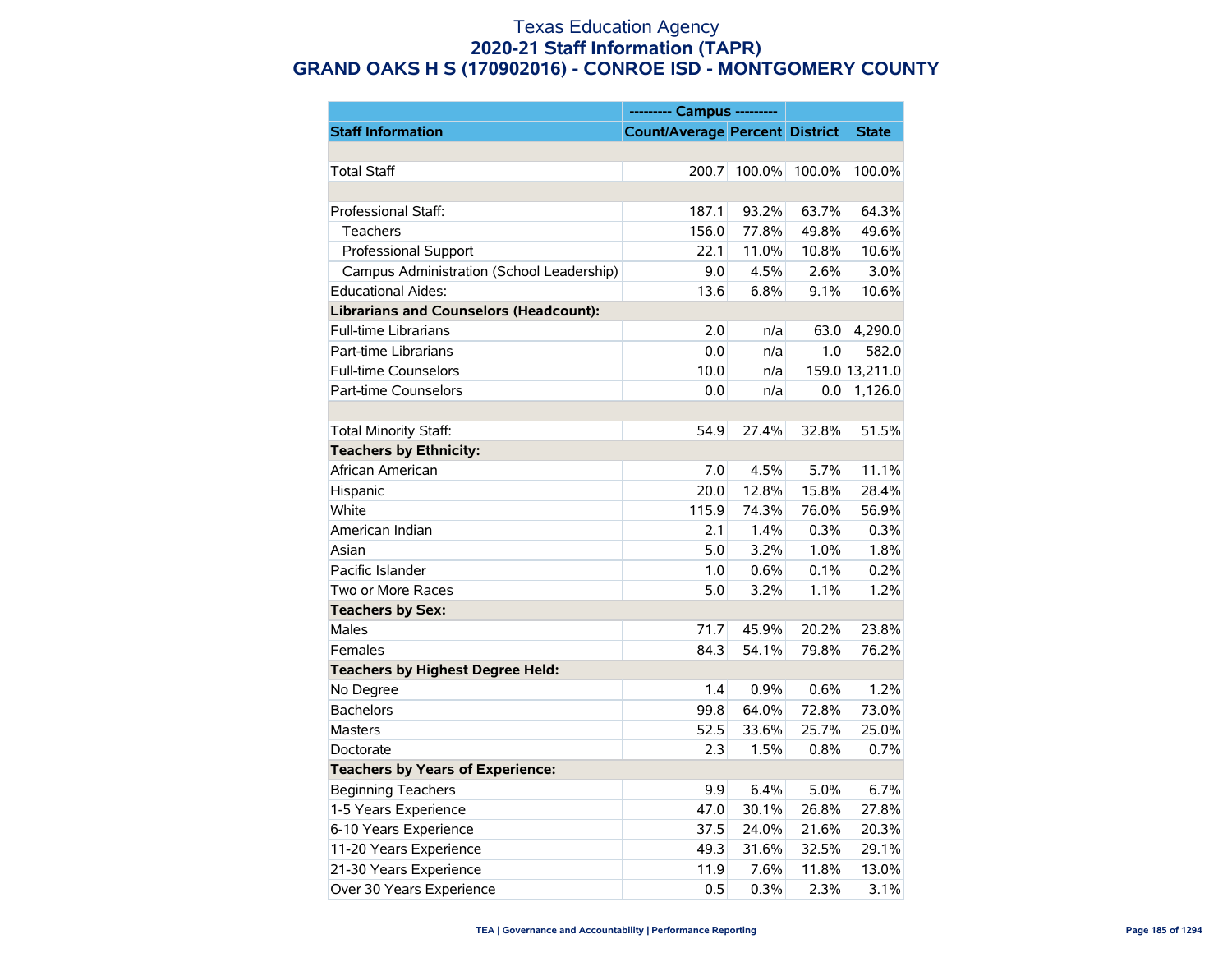#### Texas Education Agency **2020-21 Staff Information (TAPR) GRAND OAKS H S (170902016) - CONROE ISD - MONTGOMERY COUNTY**

|                                | --------- Campus ---------           |      |
|--------------------------------|--------------------------------------|------|
| <b>Staff Information</b>       | Count/Average Percent District State |      |
|                                |                                      |      |
| Number of Students per Teacher | 19.0<br>15.6<br>n/a                  | 14.5 |

| <b>Staff Information</b>                                             | <b>Campus</b> | <b>District</b> | <b>State</b> |  |  |  |  |  |
|----------------------------------------------------------------------|---------------|-----------------|--------------|--|--|--|--|--|
| <b>Experience of Campus Leadership:</b>                              |               |                 |              |  |  |  |  |  |
| Average Years Experience of Principals                               | 5.0           | 7.1             | 6.4          |  |  |  |  |  |
| Average Years Experience of Principals with District                 | 5.0           | 6.8             | 5.5          |  |  |  |  |  |
| Average Years Experience of Assistant Principals                     | 6.1           | 7.6             | 5.5          |  |  |  |  |  |
| Average Years Experience of Assistant Principals with District       | 4.1           | 6.5             | 4.8          |  |  |  |  |  |
|                                                                      |               |                 |              |  |  |  |  |  |
| Average Years Experience of Teachers:                                | 9.2           | 11.0            | 11.2         |  |  |  |  |  |
| Average Years Experience of Teachers with District:                  | 3.3           | 6.8             | 7.2          |  |  |  |  |  |
| Average Teacher Salary by Years of Experience (regular duties only): |               |                 |              |  |  |  |  |  |
| <b>Beginning Teachers</b>                                            | \$53,433      | \$56,647        | \$50,849     |  |  |  |  |  |
| 1-5 Years Experience                                                 | \$58,162      | \$58,275        | \$53,288     |  |  |  |  |  |
| 6-10 Years Experience                                                | \$60,071      | \$59,997        | \$56,282     |  |  |  |  |  |
| 11-20 Years Experience                                               | \$62,103      | \$62,496        | \$59,900     |  |  |  |  |  |
| 21-30 Years Experience                                               | \$70,353      | \$67,349        | \$64,637     |  |  |  |  |  |
| Over 30 Years Experience                                             | \$72,570      | \$74,006        | \$69,974     |  |  |  |  |  |
| Average Actual Salaries (regular duties only):                       |               |                 |              |  |  |  |  |  |
| <b>Teachers</b>                                                      | \$60,539      | \$61,365        | \$57,641     |  |  |  |  |  |
| Professional Support                                                 | \$68,621      | \$70,762        | \$68,030     |  |  |  |  |  |
| Campus Administration (School Leadership)                            | \$97,704      | \$93.986        | \$83.424     |  |  |  |  |  |
|                                                                      |               |                 |              |  |  |  |  |  |
| Instructional Staff Percent:                                         | n/a           | 64.5%           | 64.6%        |  |  |  |  |  |
|                                                                      |               |                 |              |  |  |  |  |  |
| Contracted Instructional Staff (not incl. above):                    | 0.0           | 4.3             | 5,731.4      |  |  |  |  |  |

|                                          | ----- Campus ----- |                         |         |              |  |  |  |
|------------------------------------------|--------------------|-------------------------|---------|--------------|--|--|--|
| <b>Program Information</b>               | <b>Count</b>       | <b>Percent District</b> |         | <b>State</b> |  |  |  |
| Teachers by Program (population served): |                    |                         |         |              |  |  |  |
| <b>Bilingual/ESL Education</b>           | 1.0                | 0.6%                    | 7.6%    | 6.2%         |  |  |  |
| Career and Technical Education           | 22.9               | 14.7%                   | 4.6%    | 5.1%         |  |  |  |
| Compensatory Education                   | 0.0                | $0.0\%$                 | $0.0\%$ | 2.8%         |  |  |  |
| Gifted and Talented Education            | 0.0                | $0.0\%$                 | 0.3%    | 1.8%         |  |  |  |
| <b>Regular Education</b>                 | 83.3               | 53.4%                   | 66.5%   | 71.0%        |  |  |  |
| <b>Special Education</b>                 | 18.1               | 11.6%                   | 14.0%   | 9.4%         |  |  |  |
| Other                                    | 30.7               | 19.7%                   | 7.1%    | 3.6%         |  |  |  |